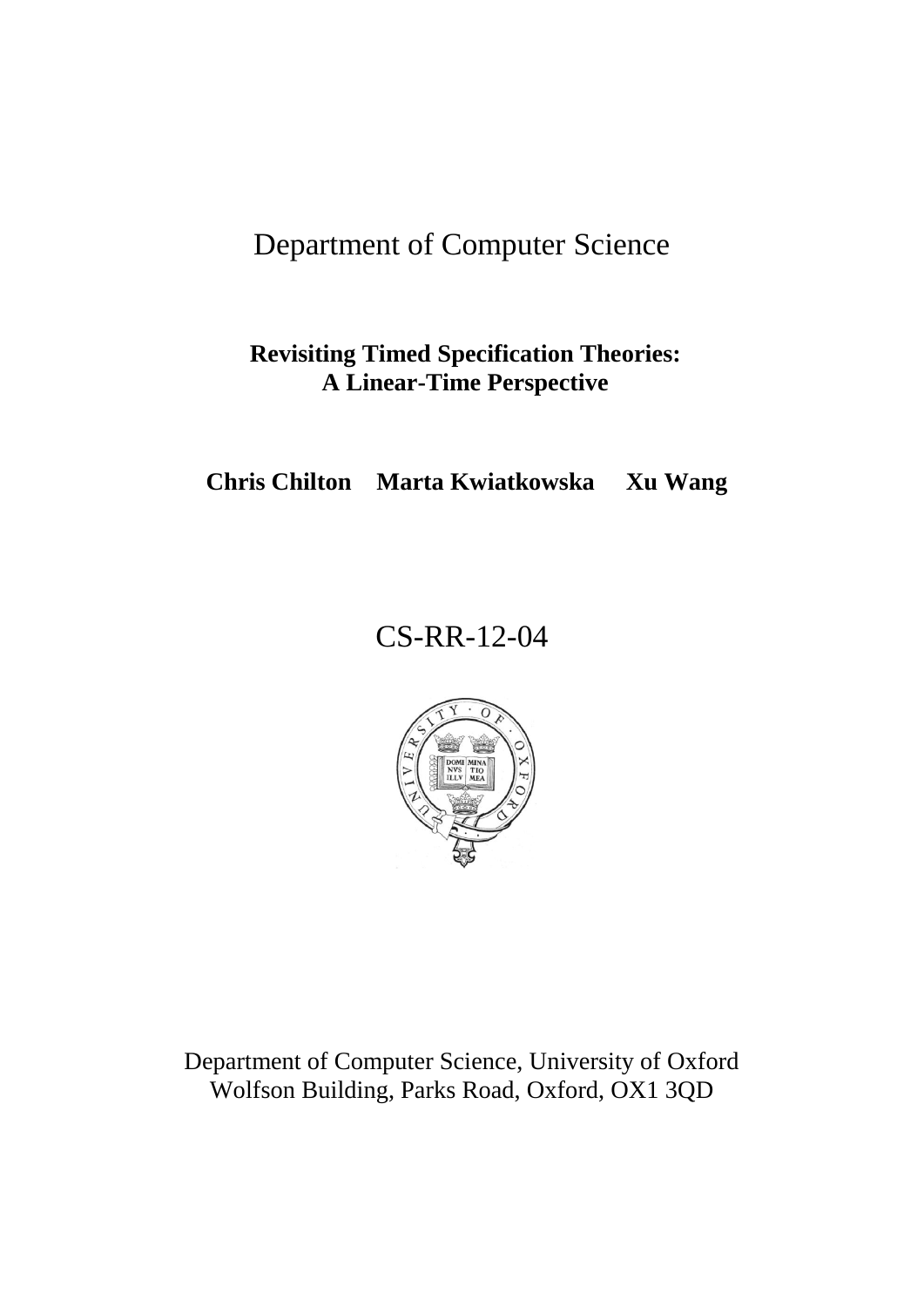## Revisiting Timed Specification Theories: A Linear-Time Perspective

Chris Chilton Marta Kwiatkowska Xu Wang Department of Computer Science, University of Oxford, UK

July 9, 2012

#### Abstract

We consider the setting of component-based design for real-time systems with critical timing constraints. Based on our earlier work, we propose a compositional specification theory for timed automata with I/O distinction, which supports substitutive refinement. Our theory provides the operations of parallel composition for composing components at run-time, logical conjunction/disjunction for independent development, and quotient for incremental synthesis. The key novelty of our timed theory lies in a weakest congruence preserving safety as well as bounded liveness properties. We show that the congruence can be characterised by two linear-time semantics, timed-traces and timed-strategies, the latter of which is derived from a game-based interpretation of timed interaction.

## 1 Introduction

Component-based design methodologies can be encapsulated in the form of compositional specification theories, which allow the mixing of specifications and implementations, admit substitutive refinement to facilitate reuse, and provide a rich collection of operators. Several such theories have been introduced in the literature, but none simultaneously address the following requirements: support for the asynchronous communication model, as opposed to handshake communication; linear-time refinement preorder, so as to interface with automata and learning techniques; substitutivity of refinement, to allow for component reuse at runtime without introducing errors; and strong algebraic and compositionality properties, to enable reasoning at runtime as well as offline. Previously [1], we developed a linear-time specification theory for reasoning about untimed components that interact by synchronisation of input and output  $(I/O)$  actions. Models can be specified operationally by means of transition systems augmented by an inconsistency predicate on states, or declaratively using traces. The theory admits non-determinism, a substitutive refinement preorder based on traces, and the operations of parallel composition, conjunction and quotient. The refinement is strictly weaker than alternating simulation and is actually the weakest pre-congruence preserving inconsistent states.

In this paper we target component-based development for real-time systems with critical timing constraints, such as embedded systems components, the middleware layer and asynchronous hardware. Amongst notable works in the literature, we surveyed the theory of timed interfaces [2] and the theory of timed specifications [3]. Though both support I/O distinctions, their refinement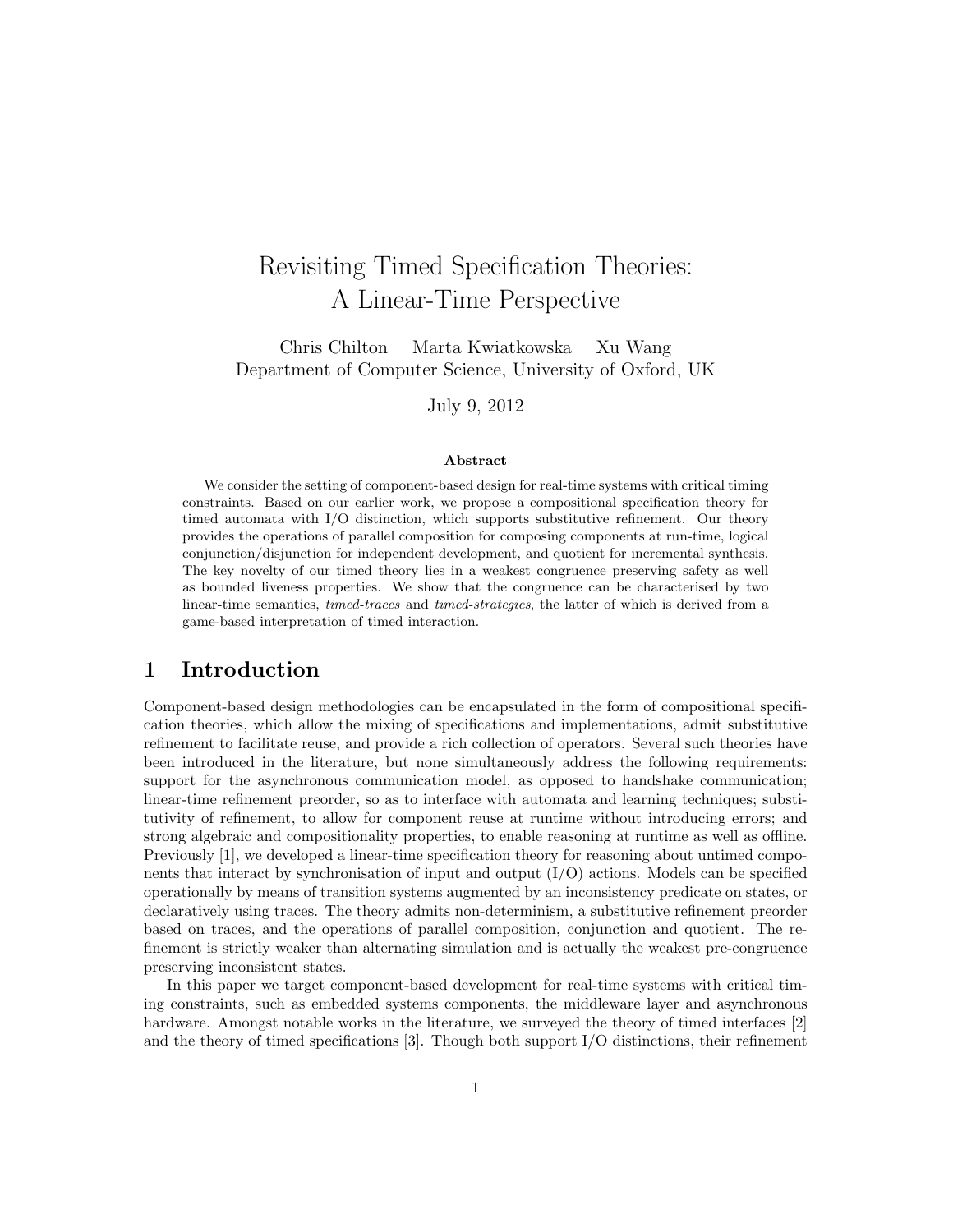relations are not linear time: in [2] refinement (compatibility) is based on timed games, and in [3] it is a timed version of the alternating simulation originally defined for interface automata [4]. Consequently, it is too strong for determining when a component can be safely substituted for another. As an example, consider the transition systems P and Q in Figure 3: these should be equivalent in the sense of substitutivity under any environment, and are equivalent in our formulation (Definition 5), but they are not so according to timed alternating simulation.

Contributions. We formulate an elegant timed, asynchronous specification theory based on finite traces which supports substitutive refinement, as a timed extension of the linear-time specification theory of [1]. We allow for both operational descriptions of components, as well as declarative specifications based on traces. Our operational models are a variant of timed automata with I/O distinction (although we do not insist on input-enabledness, cf [5]), augmented by two special states:  $\perp$  is the *inconsistent* state, used to represent safety and bounded-liveness errors, and  $\top$ is the timestop state, a novel addition representing either unrealisable output (if the component is not willing to produce that output) or unrealisable time-delay (if the delay would violate the invariant on that state).

Timestop models the ability to stop the clock and has been used before [6, 7] in embedded system and circuit design. It is notationally convenient, accounting for simpler definitions and a cleaner formalism. By also enhancing the automata with the notion of co-invariant, we can, for the first time, distinguish the roles of input/output guards and invariant/co-invariants as specifying, respectively, safety and bounded-liveness timed assumptions/guarantees. We emphasise that this is achieved with finite traces only; note that in the untimed case it would be necessary to extend to infinite traces to model liveness. In addition to *timed-trace semantics*, we present *timed-strategy se*mantics, which coincides with the former but relates our work closer to the timed-game frameworks used by [3] and [2], and could in future serve as a guide to implementation of the theory. Finally, the *substitutive refinement* of our framework gives rise to the weakest congruence preserving  $\perp$ , which is not the case in the formalism of [3].

Our work could be seen as an alternative to the timed theories of [2, 3]. Being linear-time in spirit, it is also a generalisation of [8], an untimed theory inspired by asynchronous circuits, and Dill's trace theory [9]. For more detailed comparison with related works see Section 5.

Outline. In Section 2 we introduce timed I/O automata, their semantic mapping to timed I/O transition systems, and supply the operational definitions for the operations of parallel composition, conjunction, disjunction and quotient. In Section 3 we use the timed-game framework to introduce timed-strategy semantics, which we relate to the operational framework. Similarly in Section 4, we present timed-trace semantics and relate these to the operational definitions. Section 5 discusses related work, and finally Section 6 concludes.

### 2 Formal Framework

In this section we introduce timed I/O automata, timed I/O transition systems and a semantic mapping from the former to the latter. Timed I/O automata are compact representations of timed I/O transition systems. Our theory will be developed using timed I/O transition systems, which are endowed with a richer repertoire of semantic machinery.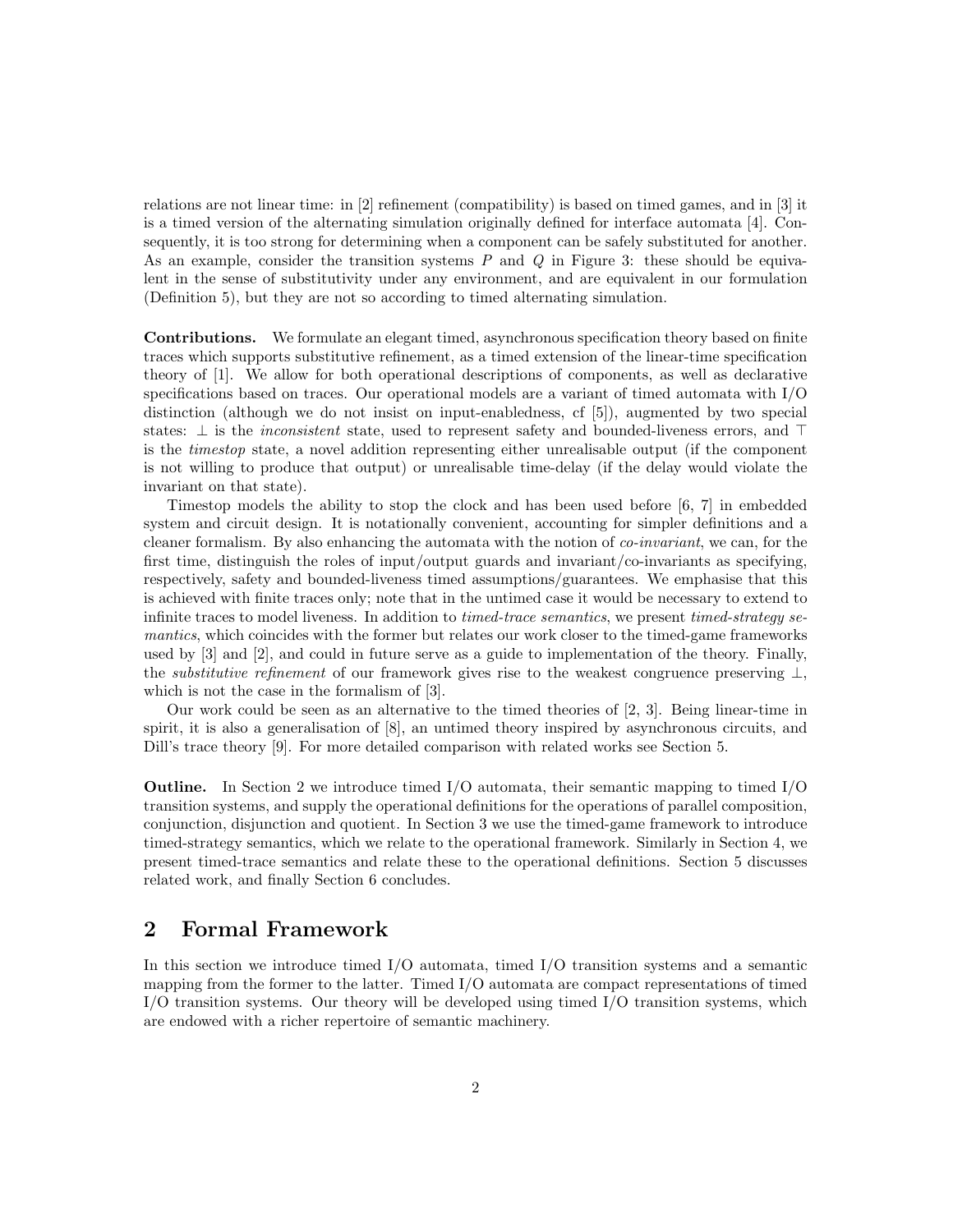### 2.1 Timed I/O Automata

Clock constraints. Given a set  $X$  of real-valued clock variables, a *clock constraint* over  $X$ .  $cc : CC(X)$ , is a boolean combination of atomic constraints of the form  $x \bowtie d$  and  $x - y \bowtie d$ where  $x, y \in X$ ,  $\bowtie \in \{\leq, \leq, =, >, \geq\}$ , and  $d \in \mathbb{N}$ .

A *clock valuation* over X is a map t that assigns to each clock variable x in X a real value from  $\mathbb{R}^{\geq 0}$ . We say t satisfies cc, written  $t \in cc$ , if cc evaluates to true under valuation t.  $t + d$  denotes the valuation derived from t by increasing the assigned value on each clock variable by  $d \in \mathbb{R}^{\geq 0}$ time units.  $t[r_s \rightarrow 0]$  denotes the valuation obtained from t by resetting the clock variables in rs to 0. Sometimes we use 0 for the clock valuation that maps all clock variables to 0.

**Definition 1.** A timed I/O automaton (TIOA) is a tuple  $(C, I, O, L, l^0, AT, Inv, colnv)$ , where:

- $C \subseteq X$  is a finite set of clock variables
- A  $(= I \cup O)$  is a finite alphabet, where I and O are disjoint sets of input actions and output actions respectively
- L is a finite set of locations
- $l^0 \in L$  is the initial location
- $AT \subseteq L \times CC(C) \times A \times 2^C \times L$  is a set of action transitions
- Inv :  $L \to CC(C)$  and coInv :  $L \to CC(C)$  assign invariants and co-invariants to states, each of which is a downward-closed clock constraint.

We use  $l, l', l_i$  to range over L and use  $l \xrightarrow{g,a,rs} l'$  as a shorthand for  $(l, g, a, rs, l') \in AT$ .  $g: CC(C)$  is the enabling guard of the transition,  $a \in A$  the action, and rs the subset of clock variables to be reset.

Our TIOAs are timed automata which distinguish input from output and invariant from coinvariant. They are similar to existing variants of timed automata with input/output distinction, except for the introduction of co-invariants and non-insistence on input-enabledness. While invariants specify the bounds beyond which time may not progress, co-invariants specify the bounds beyond which the system will time-out and enter error states. It is designed for the assume/guarantee specification of timed components, i.e. specifying both the assumptions made by the component on the inputs and the guarantees provided by the component on the outputs.

Such assumptions and guarantees can be time constrained. Guards on output transitions express safety timing quarantees while guards on input transitions express safety timing assumptions. On the other hand, invariants (urgency) express liveness timing guarantees on the outputs at the locations they decorate while co-invariants (time-out) express *liveness timing assumptions* on the inputs at those locations.

When two components are composed, the parallel composition automatically checks whether the guarantees provided by one component meet the assumptions required by the other. For instance, the arrival of an input at a location and time of a component when it is not expected (i.e. the input is disabled at the location and time) leads to a *safety error* in the parallel composition. Or the non-arrival of an expected input at a location before its time-out (specified by the co-invariant) leads to a bounded-liveness error in the parallel composition.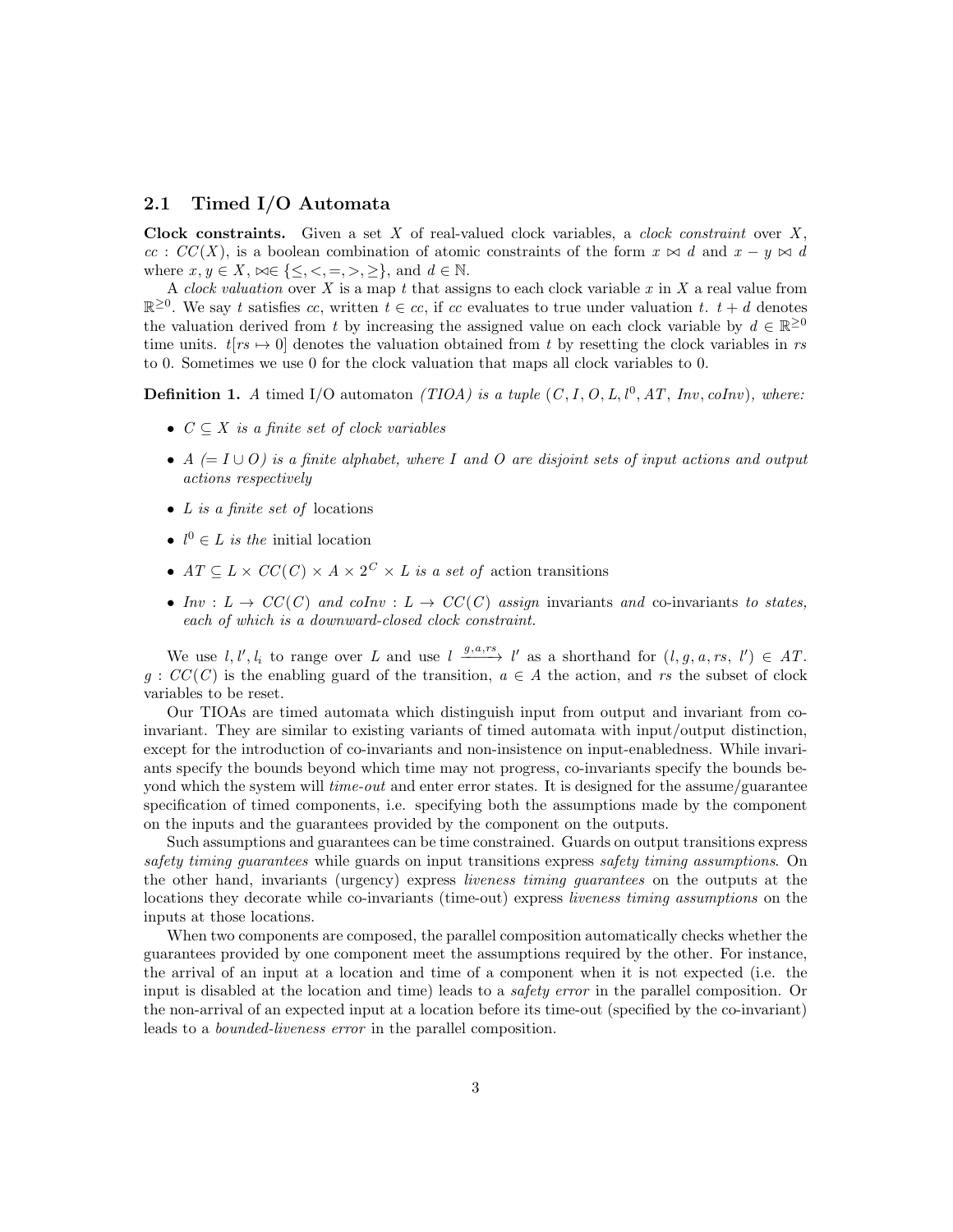

Figure 1: Job scheduler and printer controller.

Example. Figure 1 depicts TIOAs representing a job scheduler together with a printer controller. The invariant at location A of the scheduler forces a bounded-liveness guarantee on outputs in that location. As time must be allowed to progress beyond  $t = 100$ , the *start* action must be fired within the range  $0 \le t \le 100$ . After *start* has been fired, the clock x is reset to 0 and the scheduler waits (possibly indefinitely) for the job to *finish*. If the job does finish, the scheduler is only willing for this to take place between  $5 \le t \le 8$  after the job started (safety assumption), otherwise an unexpected input error will be thrown.

The controller waits for the job to *start*, after which it will wait exactly 1 time unit before issuing print (forced by the invariant  $y \le 1$  on state 2 and the guard  $y = 1$ ). The controller now requires the printer to indicate the job is printed within 10 time units of being sent to the printer, otherwise a time-out error on inputs will occur (co-invariant  $y \leq 10$  in state 3 as liveness assumption). After the job has finished printing, the controller must indicate to the scheduler that the job has finished within 5 time units.

#### 2.2 Timed Actions and Words

In this section we introduce some notation relating to timed actions and timed words that will be of use to us in later sections.

**Timed actions.** For a set of input actions I and a set of output actions O, define  $tA = I \oplus O \oplus \mathbb{R}^{>0}$ to be the set of timed actions,  $tI = I \oplus \mathbb{R}^{>0}$  to be the set of timed inputs, and  $tO = O \oplus \mathbb{R}^{>0}$  to be the set of timed outputs. We use symbols like  $\alpha$ ,  $\beta$ , etc. to range over tA.

**Timed words.** A timed word (ranged over by  $w, w', w_i$  etc.) is a finite mixed sequence of positive real numbers ( $\mathbb{R}^{>0}$ ) and visible actions such that no two numbers are adjacent to one another. For instance,  $\langle 0.33, a, 1.41, b, c, 3.1415 \rangle$  is a timed word denoting the observation that action a occurs at 0.33 time units, then another 1.41 time units lapse before the simultaneous occurrence of b and c, which is followed by 3.1415 time units of no event occurrence. The empty word is denoted by  $\epsilon$ .

Operations on timed words. Concatenation of timed words  $w$  and  $w'$  is obtained by appending w' onto the end of w and coalescing adjacent reals (summing them). For instance,  $\langle a, 1.41 \rangle$  $\langle 0.33, b, 3.1415 \rangle = \langle a, (1.41 + 0.33), b, 3.1415 \rangle = \langle a, 1.74, b, 3.1415 \rangle$ . Prefix/extension are defined as usual by concatenation, and we use  $\leq$  for the prefix partial order. We write w  $\upharpoonright tA_0$  for the projection of w onto timed alphabet  $tA_0$ , which is defined by removing from w all actions not inside  $tA_0$  and coalescing adjacent reals.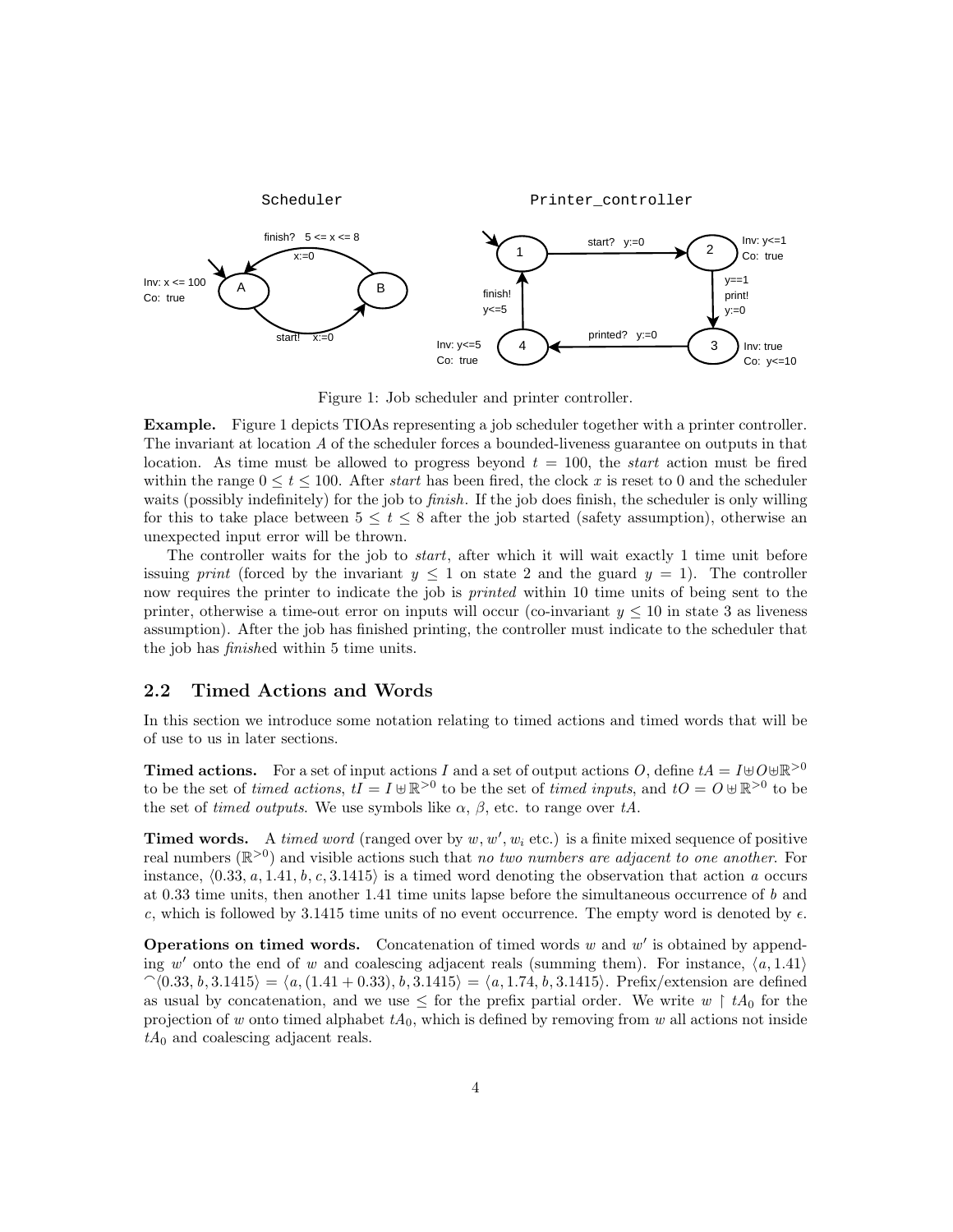#### 2.3 Semantics as Timed I/O Transition Systems

The semantics of TIOAs are given as timed I/O transition systems, which are a special class of infinite labelled transition systems.

**Definition 2.** A timed I/O transition system (TIOTS) is a tuple  $P = \langle I, O, S, s^0, \rightarrow \rangle$ , where I and O are the input and output actions respectively,  $S = (L \times \mathbb{R}^C) \cup \{\perp, \top\}$  is a set of states,  $s^0 \in S$  is the designated initial state, and  $\to \subseteq S \times I \oplus O \oplus \mathbb{R}^{>0} \times S$  is the action and time-labelled transition relation.

The states of the TIOTS (for a TIOA) capture the configurations of the TIOA, i.e. its location and clock valuation. Therefore, each state of the TIOTS is a pair drawn from  $L \times \mathbb{R}^C$ , which we refer to as the set of plain states. In addition, we introduce two special states  $\perp$  and  $\top$ , which are required for the semantic mapping of disabled inputs/outputs, invariants and co-invariants. In the rest of the paper we use  $p, p', p_i$  to range over  $P = L \times \mathbb{R}^C$  while  $s, s', s_i$  range over S.

 $\perp$  is the so-called *inconsistent state*, representing the erroneous state generated by the assumption/guarantee mismatch (i.e. both safety and bounded-liveness errors).  $\top$  is the so-called timestop state, representing the magic moment from which time stops elapsing (and thus removes the subsequent possibility of errors). We assume that  $\top$  refines plain states, which in turn refine ⊥.

On TIOTSs, a disabled input in a state p is equated to an input transition from p to  $\perp$ , while a disabled output/delay in p is equated to an output/delay from p to  $\top$ . The intuition here comes from the input/output game perspective. The component controls output and delay while the environment controls input. ⊥ is the losing state for the environment. So an input transition from p to  $\perp$  is a transition that the environment controls and tries to avoid at all cost (unless there is no choice at all).  $\top$  is the losing state for the component. So an output/delay transition from p to  $\top$  is a transition that the component controls and tries to avoid at all cost. Thus we can have two semantics-preserving transformations on TIOTSs.

The ⊥-completion of a TIOTS P, denoted  $\mathcal{P}^{\perp}$ , adds an a-labelled transition from p to  $\perp$  for every  $p \in P (= L \times \mathbb{R}^C)$  and  $a \in I$  s.t. a is not enabled at  $p$ .<sup>1</sup> The  $\top$ -completion, denoted  $\mathcal{P}^{\top}$ , adds an  $\alpha$ -labelled transition from p to  $\top$  for every  $p \in P$  and  $\alpha \in tO$  s.t.  $\alpha$  is not enabled at p.

Furthermore, for technical convenience (e.g. ease of defining time additivity and trace semantics), the definition of TIOTSs requires that  $\top$  and  $\bot$  are a *chaotic state*, i.e. a state in which the set of outgoing transitions are all self-loops, one for each  $\alpha \in t\mathcal{A}$ .

The transition relation  $\rightarrow$  of the TIOTS is derived from the execution semantics of the TIOA.

**Definition 3.** Let  $P$  be a TIOA. The execution semantics of  $P$  is a TIOTS  $\langle I, O, S, s^0, \rightarrow \rangle$ , where:

- $S = (L \times \mathbb{R}^C) \oplus \{\perp, \top\}$
- $s^0 = \top$  providing  $0 \notin Inv(l^0), s^0 = \bot$  providing  $0 \in Inv(l^0) \land \neg colnv(l^0)$  and  $s^0 = (l^0, 0)$ providing  $0 \in Inv(l^0) \wedge colnv(l^0)$ ,
- $\bullet \rightarrow$  is the smallest relation satisfying:

1. If  $l \xrightarrow{g,a,rs} l', t' = t[rs \mapsto 0], t \in Inv(l) \wedge colnv(l) \wedge g, then:$ 

(a) plain action:  $(l, t) \stackrel{a}{\rightarrow} (l', t')$  providing  $t' \in Inv(l') \wedge colnv(l')$ 

 $^1 ⊥$ -completion will make a TIOTS  $\emph{input-recaptive},$  i.e. input-enabled at all states.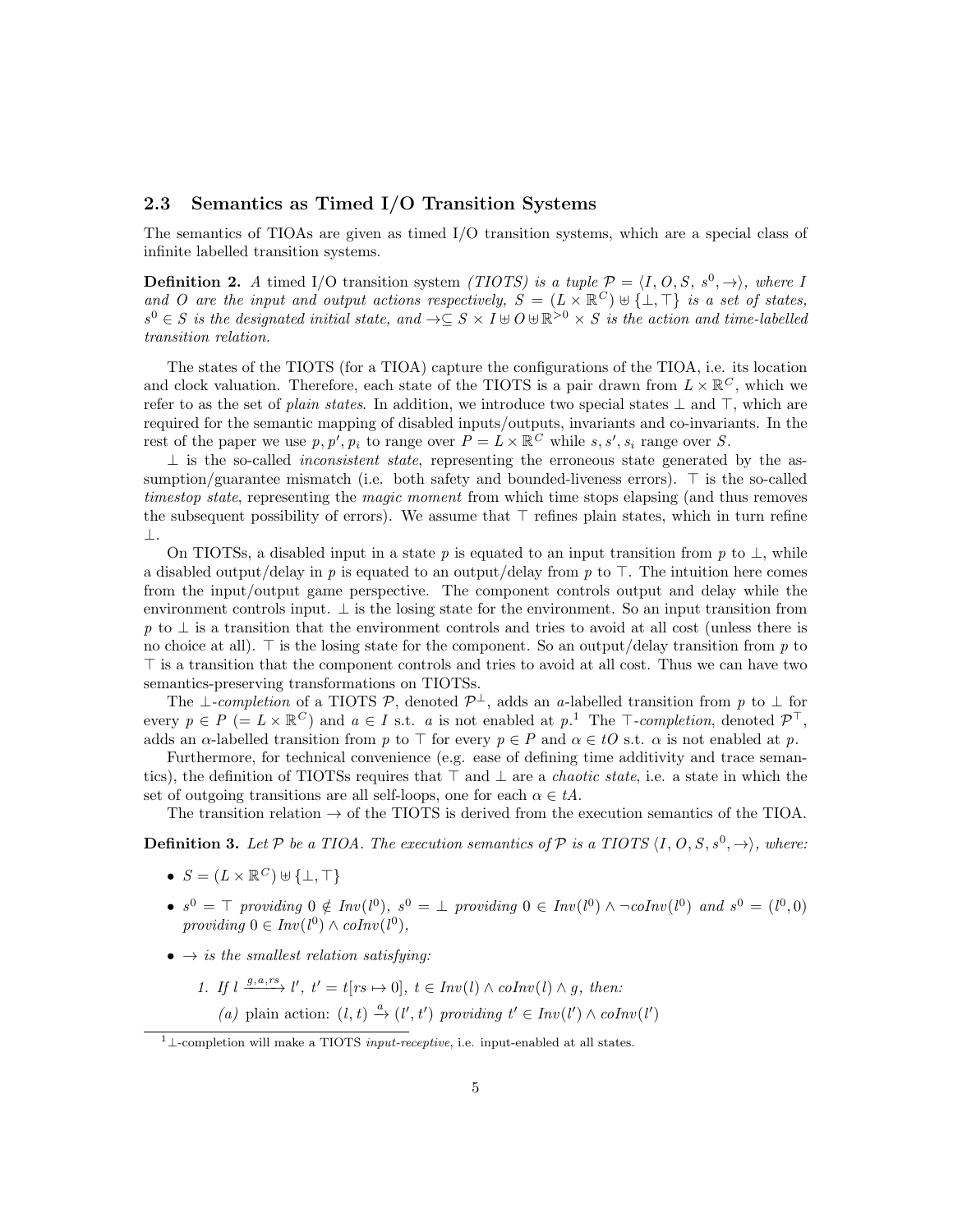- (b) error action:  $(l, t) \stackrel{a}{\rightarrow} \perp$  providing  $t' \in Inv(l') \land \neg colnv(l')$
- (c) magic action:  $(l, t) \stackrel{a}{\rightarrow} \top$  providing  $t' \in \neg Inv(l')$  and  $a \in I$ .
- 2. plain delay:  $(l, t) \stackrel{d}{\rightarrow} (l, t + d)$  if  $t, t + d \in Inv(l) \wedge colnv(l)$
- 3. time-out delay:  $(l, t) \stackrel{d}{\rightarrow} \perp$  if  $t \in Inv(l) \wedge colnv(l), t + d \notin colnv(l)$  and  $\exists 0 < \delta \leq d$ :  $t + \delta \in Inv(l) \wedge \neg colnv(l).$

Note that our semantics tries to minimise the use of transitions leading to  $\top/\bot$  states. Thus there are no delay or output transitions leading to  $\top$ . However, there are *implicit timestops*, which we capture using the concept of *semi-timestop* (i.e. semi- $\top$ ). We say a plain state p is a *semi-* $\top$  iff 1) all output transitions enabled in p or any of its time-passing successors lead to the  $\top$  state, and 2) there exists  $d \in \mathbb{R}^{>0}$  s.t.  $p \stackrel{d}{\to} \top$  or d is not enabled in p. Thus a semi- $\top$  is a state in which it is impossible for the component to avoid the timestop without suitable inputs from the environment.

**TIOTS terminology.** We say a TIOTS is deterministic iff  $s \stackrel{\alpha}{\to} s' \wedge s \stackrel{\alpha}{\to} s''$  implies  $s' = s''$ , and is time additive providing  $p \xrightarrow{d_1+d_2} s'$  iff  $p \xrightarrow{d_1} s$  and  $s \xrightarrow{d_2} s'$  for some s. In the sequel, we only consider time-additive TIOTSs.

Given a TIOTS  $P$ , a timed word can be derived from a finite execution of  $P$  by extracting the labels in each transition and coalescing adjacent reals. The timed words derived from such executions are called *traces* of P. We use  $tt, tt', tt_i$  to range over the set of traces and write  $s^0 \stackrel{tt}{\Rightarrow} s$ to denote a finite execution that produces trace  $tt$  and leads to  $s$ .

Remark on timestop. An unconventional aspect of our semantics is the introduction of timestop  $(T)$ . Timestop (and semi-timestop) can be introduced explicitly into a specification to model the operation of stopping the system clock. It is well known that parallel composition of components will not introduce new timestop (or semi-timestop).

Certain real-world systems have an inherent ability to stop the clock, e.g. [6, 7], related to embedded systems and circuit design. For systems where the suspension of clocks is not meaningful, a theory that can remove timestops to keep only the so-called realisable behaviours will be developed as future work. Note that even for timestop-free systems, timestop can play an important role as an imaginary state exploited at the intermediate steps of theory development in order to significantly simplify operations (e.g. quotient and conjunction).

#### 2.4 Operational Specification Theory

In this section we develop a compositional specification theory for TIOTSs based on the operations of parallel composition  $\parallel$ , conjunction  $\wedge$ , disjunction  $\vee$  and quotient %. The operators are defined via transition rules that are a variant on synchronised product.

Parallel composition yields a TIOTS that represents the combined effect of its operands interacting with one another. The remaining operations must be explained with respect to a refinement relation, which corresponds to safe-substitutivity in our theory. A TIOTS is a refinement of another if it will work in any environment that the original worked in without introducing safety or bounded-liveness errors. Conjunction yields the coarsest TIOTS that is a refinement of its operands, while disjunction yields the finest TIOTS that is refined by both of its operands. The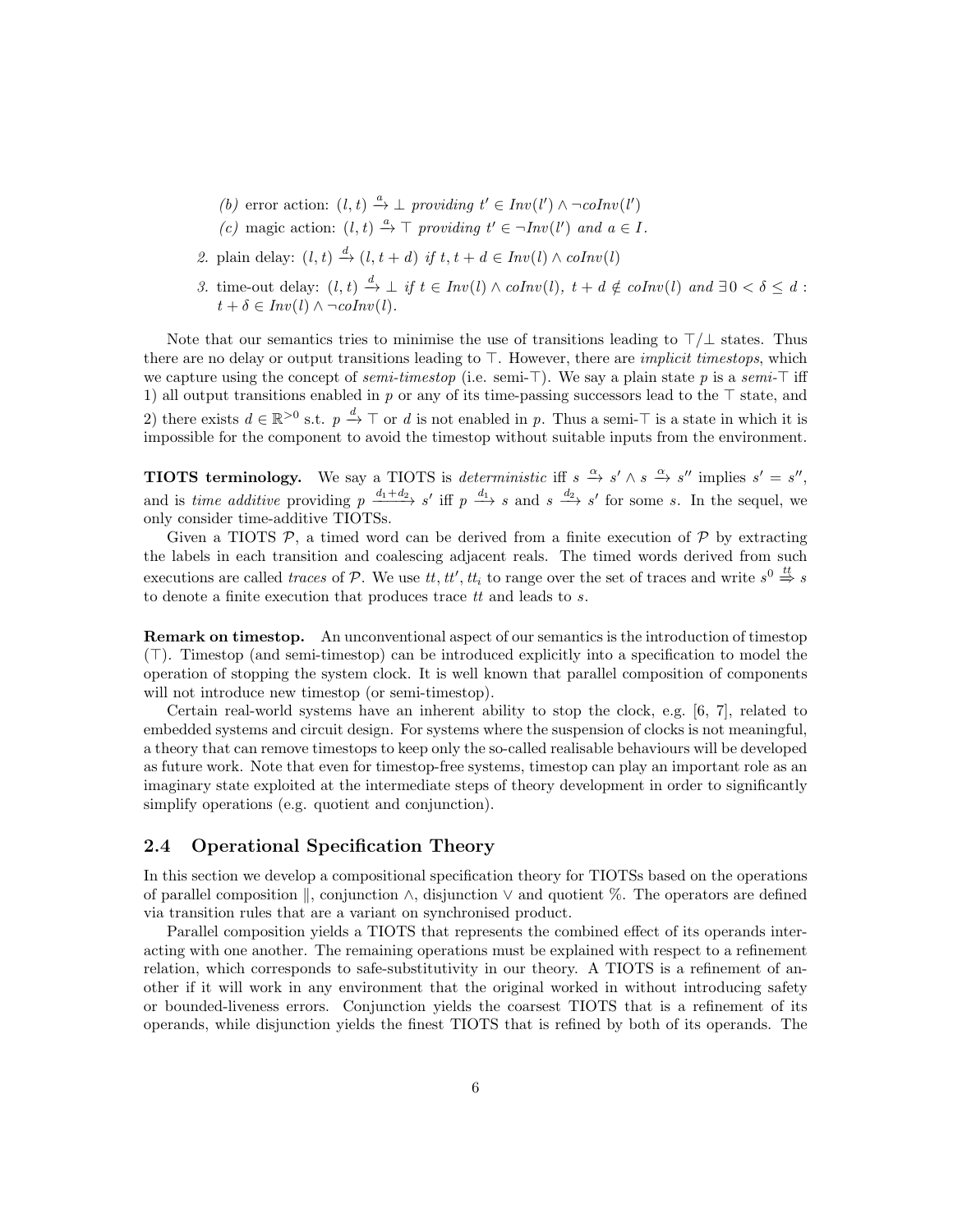Table 1: State representations under composition operators.

|  |  |  |  |  |  | $\parallel$   T $p_0$ $\perp$ $\wedge$   T $p_0$ $\perp$ $\vee$   T $p_0$ $\perp$ $\%$   T $p_0$ $\perp$                                                                             |  |  |  |  |  |  |  |  |  |  |  |
|--|--|--|--|--|--|--------------------------------------------------------------------------------------------------------------------------------------------------------------------------------------|--|--|--|--|--|--|--|--|--|--|--|
|  |  |  |  |  |  | $\begin{array}{ccccccccccccccccccccc} \top & \top & \top & \top & \top & \top & \top & \top & \top & \top & \top & \top & p_0 & \bot & \top & \bot & \bot & \bot & \bot \end{array}$ |  |  |  |  |  |  |  |  |  |  |  |
|  |  |  |  |  |  | $p_1$   $\top$ $p_0 \times p_1$ $\bot$ $p_1$   $\top$ $p_0 \times p_1$ $p_1$ $p_1$ $p_1$ $p_0 \times p_1$ $\bot$ $p_1$   $\top$ $p_0 \times p_1$ $\bot$                              |  |  |  |  |  |  |  |  |  |  |  |
|  |  |  |  |  |  |                                                                                                                                                                                      |  |  |  |  |  |  |  |  |  |  |  |

operators are thus equivalent to the join and meet operations on TIOTSs<sup>2</sup>. Quotient is the adjoint of parallel composition, meaning that  $P_0\%\mathcal{P}_1$  is the coarsest TIOTS such that  $(\mathcal{P}_0\%\mathcal{P}_1)\|\mathcal{P}_1$  is a refinement of  $P_0$ .

Let  $\mathcal{P}_i = \langle I_i, O_i, S_i, s_i^0, \rightarrow_i \rangle$  for  $i \in \{0, 1\}$  be two TIOTSs that are both  $\perp$  and  $\top$ -completed, satisfying (wlog)  $S_0 \cap S_1 = \{\perp, \perp\}$ . The composition of  $\mathcal{P}_0$  and  $\mathcal{P}_1$  under the operation  $\otimes \in \{\parallel$ ,  $\wedge$ ,  $\vee$ ,  $\%$ }, written  $\mathcal{P}_0 \otimes \mathcal{P}_1$ , is only defined when certain *composability* restrictions are imposed on the alphabets of the TIOTSs.  $\mathcal{P}_0 \parallel \mathcal{P}_1$  is only defined when the output sets of  $\mathcal{P}_0$  and  $\mathcal{P}_1$  are disjoint, because an output should be controlled by at most one component. Conjunction and disjunction are only defined when the TIOTSs have *identical alphabets* (i.e.  $O_0 = O_1$  and  $I_0 = I_1$ ). This restriction can be relaxed at the expense of more cumbersome notation, which is why we focus on the simpler case in this paper. For the quotient, we require that the alphabet of  $P_0$  dominates that of  $\mathcal{P}_1$  (i.e.  $A_1 \subseteq A_0$  and  $O_1 \subseteq O_0$ ), in addition to  $\mathcal{P}_1$  being a deterministic TIOTS. As quotient is a synthesis operator, it is difficult to give a definition using just state-local transition rules, since quotient needs global information about the transition systems. This is why we insist on  $\mathcal{P}_1$  being deterministic<sup>3</sup>.

**Definition 4.** Let  $\mathcal{P}_0$  and  $\mathcal{P}_1$  be TIOTSs composable under  $\otimes \in \{\parallel, \wedge, \vee, \frac{\infty}{2}\}$ . Then  $\mathcal{P}_0 \otimes \mathcal{P}_1 =$  $\langle I, O, S, s^0, \rightarrow \rangle$  is the TIOTS where:

- If  $\otimes = \parallel$ , then  $I = (I_0 \cup I_1) \setminus O$  and  $O = O_0 \cup O_1$
- If  $\otimes \in \{\wedge, \vee\}$ , then  $I = I_0 = I_1$  and  $O = O_0 = O_1$
- If  $\otimes = \mathcal{C}_0$ , then  $I = I_0 \cup O_1$  and  $O = O_0 \setminus O_1$
- $S = (P_0 \times P_1) \boxplus P_0 \boxplus P_1 \boxplus {\top, \perp}$
- $s^0 = s_0^0 \otimes s_1^0$
- $\rightarrow$  is the smallest relation containing  $\rightarrow_0 \cup \rightarrow_1$ , and satisfying the rules:

$$
\frac{p_0 \xrightarrow{\alpha} 0 s'_0 \quad p_1 \xrightarrow{\alpha} 1 s'_1}{p_0 \otimes p_1 \xrightarrow{\alpha} 0 s'_0 \otimes s'_1} \qquad \frac{p_0 \xrightarrow{\alpha} 0 s'_0 \quad a \notin A_1}{p_0 \otimes p_1 \xrightarrow{\alpha} 0 s'_0 \otimes p_1} \qquad \frac{p_1 \xrightarrow{\alpha} 0 s'_1 \quad a \notin A_0}{p_0 \otimes p_1 \xrightarrow{\alpha} 0 s'_1}
$$

We adopt the notation of  $s_0 \otimes s_1$  for states, where the associated interpretation is supplied in Table 1. Furthermore, given two plain states  $p_i = (l_i, t_i)$  for  $i \in \{0, 1\}$ , we define  $p_0 \times p_1 = ((l_0, l_1), t_0 \oplus t_1)$ .

<sup>&</sup>lt;sup>2</sup>As we write  $A \sqsubseteq B$  to mean A is refined by B, our operators ∧ and  $\vee$  are reversed in comparison to the standard symbols for meet and join.

 $3$ Technically speaking, the problem lies in that state quotient operator is right-distributive but not left-distributive over state disjunction (cf Table 1).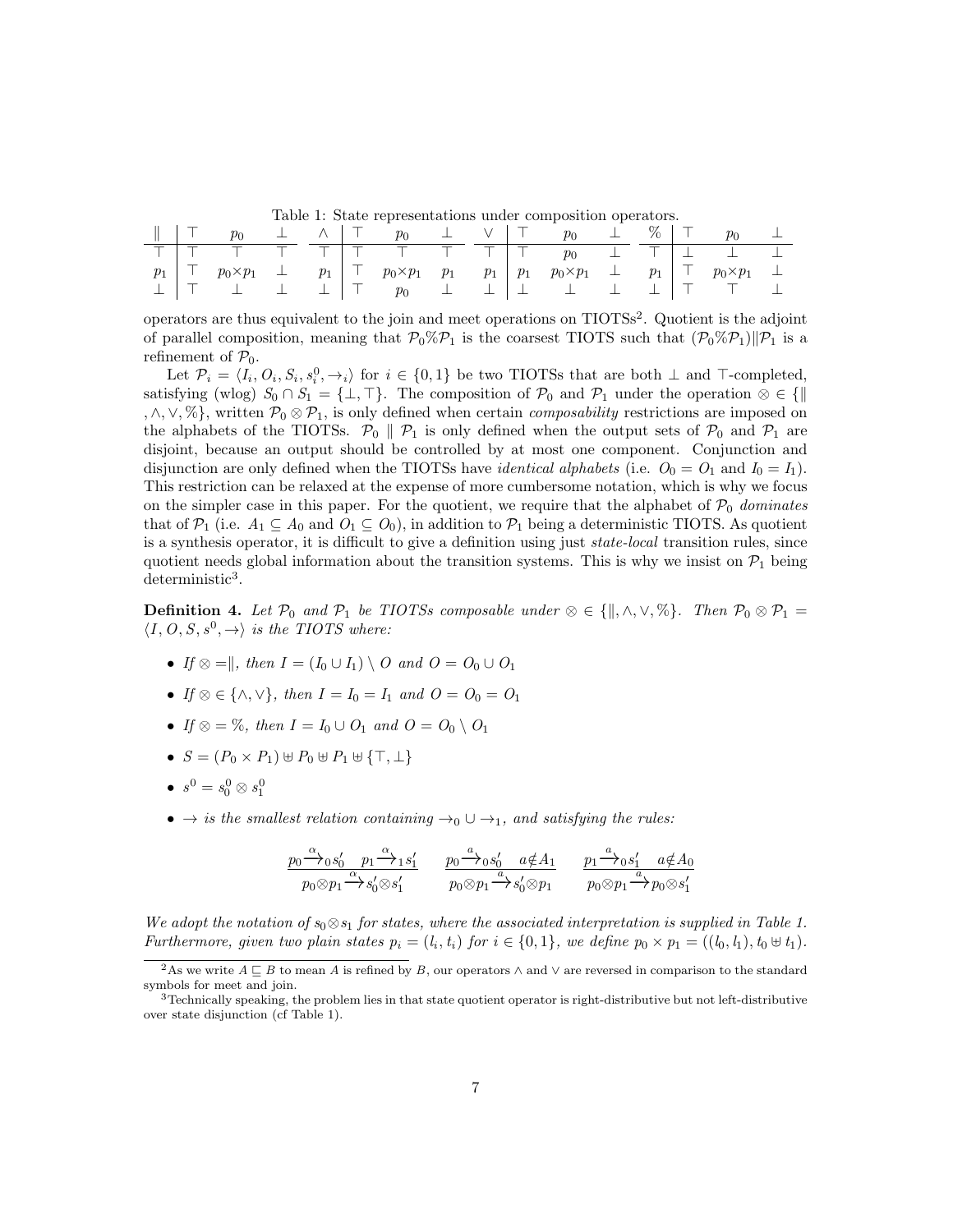Table 1 tells us how states should be combined under the composition operators. For parallel, a state is magic if one component state is magic, and a state is error if one component is error while the other is not magic. For conjunction, encountering error in one component implies the component can be discarded and the rest of the composition behaves like the other component. The conjunction table follows the intuition of the join operation on the refinement preorder. Similarly for disjunction. Quotient is the adjoint of parallel composition. If the second component state does not refine the first, the quotient will try to rescue the refinement by producing  $\top$  (so that its composition with the second will refine the first). If the second component state does refine the first, the quotient will produce the least refined value so that its composition with the second will not break the refinement.

An environment for a TIOTS  $P$  is any TIOTS Q such that the alphabet of Q is *complementary* to that of P, meaning  $I_p = O_Q$  and  $O_p = I_Q$ . Refinement in our framework corresponds to contextual substitutability, in which the context is an arbitrary environment.

**Definition 5.** Let  $\mathcal{P}_{imp}$  and  $\mathcal{P}_{spec}$  be TIOTSs with identical alphabets.  $\mathcal{P}_{imp}$  refines  $\mathcal{P}_{spec}$ , denoted  $\mathcal{P}_{spec} \sqsubseteq \mathcal{P}_{imp}$ , iff for all environments Q,  $\mathcal{P}_{spec} \parallel \mathcal{Q}$  is ⊥-free implies  $\mathcal{P}_{imp} \parallel \mathcal{Q}$  is ⊥-free. We say  $\mathcal{P}_{imp}$  and  $\mathcal{P}_{spec}$  are substitutively equivalent, *i.e.*  $\mathcal{P}_{spec} \simeq \mathcal{P}_{imp}$ , iff  $\mathcal{P}_{imp} \sqsubseteq \mathcal{P}_{spec}$  and  $\mathcal{P}_{spec} \sqsubseteq \mathcal{P}_{imp}$ .

It is obvious that  $\simeq$  induces an equivalance on TIOTSs and no equivalence that preserves the ⊥ state can be weaker than  $\simeq$ . In the sequel we will give two concrete characterisations of  $\simeq$  and show that  $\simeq$  is also a congruence w.r.t. the parallel composition, conjunction, disjunction and quotient operators.

The operational definition of quotient requires that  $\mathcal{P}_1$  is deterministic, which can be accomplished by a semantics-preserving determinisation procedure. We define the *determinisation*  $\mathcal{P}^D$ of  $P$  as a modified subset construction procedure on  $(P^{\perp})^{\top}$ : given a subset  $S_0$  of states reachable by a given trace, we only keep those which are minimal w.r.t. the state refinement relation. So if the current state subset  $S_0$  contains  $\bot$ , the procedure reduces  $S_0$  to  $\bot$ ; if  $\bot \notin S_0 \neq {\top}$ , it reduces  $S_0$  by removing any potential  $\top$  in  $S_0$ .<sup>4</sup>

#### **Proposition 1.** Any TIOTS  $P$  is substitutively equivalent to the deterministic TIOTS  $P^D$ .

Equipped with determinisation, quotient is a fully defined operator on any pair of TIOTSs. Furthermore, we can give an alternative (although substitutively equivalent) formulation of quotient as the derived operator  $(\mathcal{P}_0^- \parallel \mathcal{P}_1)^{\dagger}$ , where  $\neg$  is a mirroring operation that first determinises its argument, then interchanges the input and output sets, as well as the  $\top$  and  $\bot$  states.

Example. Figure 2 shows the parallel composition of the job scheduler with the printer controller. In the transition from  $B4$  to  $A1$ , the guard combines the effects of the constraints on the clocks x and y. As *finish* is an output of the controller, it can be fired at a time when the scheduler is not expecting it, meaning that a safety error will occur. This is indicated by the transition to  $\perp$  when the guard constraint  $5 \leq x \leq 8$  is not satisfied.

<sup>4</sup>For a more detailed definition of transforming non-deterministic systems into substitutivity-equivalent deterministic systems, we refer readers to the Definition 4.2 in [8]. That is for the untimed case.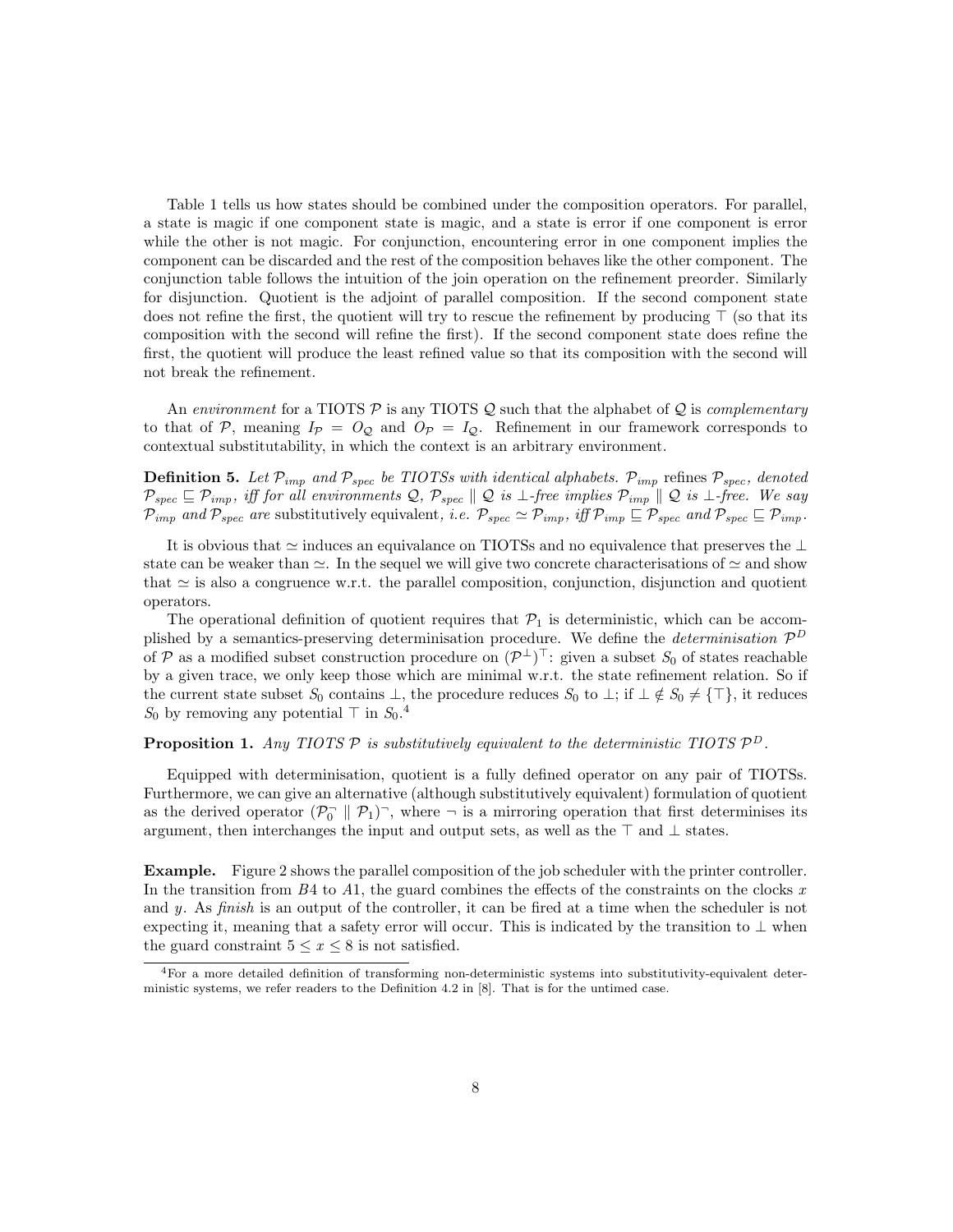

Figure 2: Parallel composition of the job scheduler and printer controller.

## 3 Timed I/O Game

Our specification theory can be understood from a game-theoretical point of view. It is an inputoutput game between a component and an environment that uses a coin to break ties. The specification of a component (in the form of a TIOA or TIOTS) is built to encode the set of strategies possible for the component in the game (just like an NFA encodes a set of words).

- Given two TIOTSs  $P$  and  $Q$  with identical alphabets, we say  $P$  is a partial unfolding [10] of Q if there exists a function f from  $S_p$  to  $S_Q$  s.t. 1) f maps  $\top$  to  $\top$ ,  $\bot$  to  $\bot$ , and plain states to plain states, 2)  $f(s_p^0) = s_Q^0$ , and 3)  $p \xrightarrow{\alpha} p s \Rightarrow f(p) \xrightarrow{\alpha} q f(s)$ .
- We say an acyclic TIOTS is a tree if 1) there does not exist a pair of transitions in the form of  $p \stackrel{a}{\rightarrow} p''$  and  $p' \stackrel{d}{\rightarrow} p'',$  2)  $p \stackrel{a}{\rightarrow} p'' \wedge p' \stackrel{b}{\rightarrow} p''$  implies  $p = p'$  and  $a = b$  and 3)  $p \stackrel{d}{\rightarrow} p'' \wedge p' \stackrel{d}{\rightarrow} p''$ implies  $p = p'$ .
- We say an acyclic TIOTS is a *simple path* if 1)  $p \stackrel{a}{\rightarrow} s' \wedge p \stackrel{\alpha}{\rightarrow} s''$  implies  $s' = s''$  and  $a = \alpha$ and 2)  $p \stackrel{d}{\rightarrow} s' \wedge p \stackrel{d}{\rightarrow} s''$  implies  $s' = s''$ .
- We say a simple path  $\mathcal L$  is a run of  $\mathcal P$  if  $\mathcal L$  is a partial unfolding of  $\mathcal P$ .

**Strategies.** A *strategy*  $G$  is a deterministic tree TIOTS s.t. each plain state in  $G$  is ready to accept all possible inputs by the environment, but allows a single move (delay or output) by the component, i.e.  $eb_{\mathcal{G}}(p) = I \oplus mv_{\mathcal{G}}(p)$  s.t.  $mv_{\mathcal{G}}(p) = \{a\}$  for some  $a \in O$  or  $mv_{\mathcal{G}}(p) \subseteq \mathbb{R}^{>0}$ , where  $eb_G(p)$  denotes the set of enabled timed actions in state p of LTS G, and  $mv_G(p)$  denotes the unique component move allowed by  $\mathcal G$  at  $p$ .

A TIOTS P contains a strategy G if G is a partial unfolding of  $(\mathcal{P}^{\perp})^{\top}$ . The set of strategies<sup>5</sup> contained in  $\mathcal P$  is denoted  $stq(\mathcal P)$ . Since it makes little sense to distinguish strategies that are isomorphic, we will freely use strategies to refer to their isomorphism classes and write  $\mathcal{G} = \mathcal{G}'$  to mean  $\mathcal G$  and  $\mathcal G'$  are isomorphic.

Let us give some examples in Figure 3. For the sake of simplicity we use two untimed transition systems  $P$  and  $Q$ , which have identical alphabets  $I = \{e, f\}$  and  $O = \{a, b, c\}$ , to illustrate the idea

<sup>5</sup> In this paper we use a set of strategies (say Π) to mean a set of strategies with identical alphabets.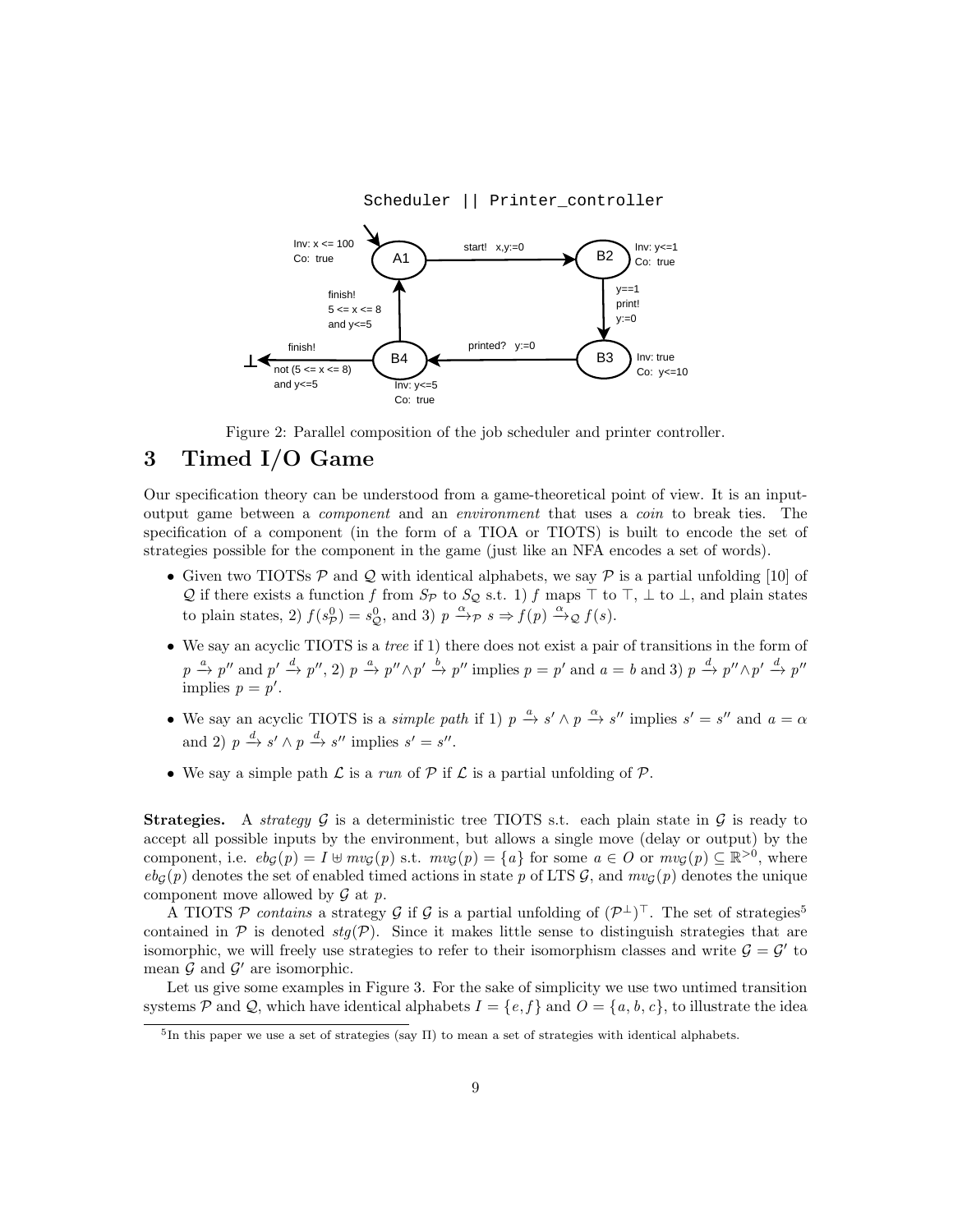

Figure 3: Strategy example.

of strategies. The transition systems use solid lines while strategies use dotted lines. Plain states are unmarked while the  $\top$  and  $\bot$  states are marked by  $\top$  and  $\bot$  resp.<sup>6</sup> We show four strategies of  $\mathcal P$  and two strategies of  $\mathcal Q$  on the right hand side of  $\mathcal P$  and  $\mathcal Q$  resp. in Figure 3. (They are not the complete sets of strategies for  $P$  and  $Q$ .) Note that the strategies 3 and 4 owe their existence to the  $\top$  completion.

**Comparing strategies.** When the game is played, the component tries to avoid reaching  $\top$  while the environment tries to avoid reaching  $\bot$ . Different strategies in  $stg(\mathcal{P})$  vary in their effectiveness to achieve the objective. Such effectiveness can be compared if two strategies closely resemble each other: we say G and G' are affine if  $s_{\mathcal{G}}^0 \stackrel{tt}{\Rightarrow} p$  and  $s_{\mathcal{G}}^0 \stackrel{tt}{\Rightarrow} p'$  implies  $mv_{\mathcal{G}}(p) = mv_{\mathcal{G}}(p')$ . Intuitively, it means  $G$  and  $G'$  propose the same move at the 'same' states. For instance, the strategies 1, 3 and A in Figure 3 are pairwise affine and so are the strategies 2, 4 and B.

Given two affine strategies G and G', we say G is more aggressive than  $\mathcal{G}'$ , denoted  $\mathcal{G} \preceq \mathcal{G}'$ , if 1)  $s_{\mathcal{G}}^0 \stackrel{tt}{\Rightarrow} \perp$  implies there is a prefix  $tt_0$  of  $tt$  s.t.  $s_{\mathcal{G}}^0 \stackrel{tt}{\Rightarrow} \perp$  and 2)  $s_{\mathcal{G}}^0 \stackrel{tt}{\Rightarrow} \perp$  implies there is a prefix  $tt_0$  of tt s.t.  $s_{\mathcal{G}}^0$   $\stackrel{tt_0}{\Longrightarrow} \top$ . Intuitively, it means  $\mathcal{G}$  can reach ⊥ faster but  $\top$  slower than  $\mathcal{G}'$ .  $\preceq$  forms a partial order over  $stg(\mathcal{P})$ , or more generally, over any set of strategies with identical alphabets. For instance, strategy  $A$  is more aggressive than 1 and 3, while strategy  $B$  is more aggressive than 2 and 4.

When the game is played, the component  $\mathcal P$  prefers to use the maximally aggressive strategies in  $stg(\mathcal{P})^7$ . Thus two components that differ only in non-maximally aggressive strategies should be equated. We define the *strategy semantics* of component  $P$  to be  $[P]_s = \{G' | \exists G \in stg(P) :$  $\mathcal{G} \preceq \mathcal{G}'$ , i.e. the upward-closure of  $stg(\mathcal{P})$  w.r.t.  $\preceq$ .

Game rules. When a component strategy  $G$  is played against an environment strategy  $G'$ , at each game state (i.e. a product state  $p_g \times p_{\mathcal{G}}$ )  $\mathcal{G}$  and  $\mathcal{G}'$  each propose a move (i.e.  $mv_{\mathcal{G}}(p_{\mathcal{G}})$  and  $mv_{\mathcal{G}}(p_{\mathcal{G}})$ . If one of them is a delay and the other is an action, the action will prevail. If both

 $6T_0$  simplify drawing, multiple copies of  $\top$  and  $\bot$  are allowed but the self-loops on them are omitted.

 $7$ This is because our semantics is designed to preserve  $\perp$  rather than  $\top$ .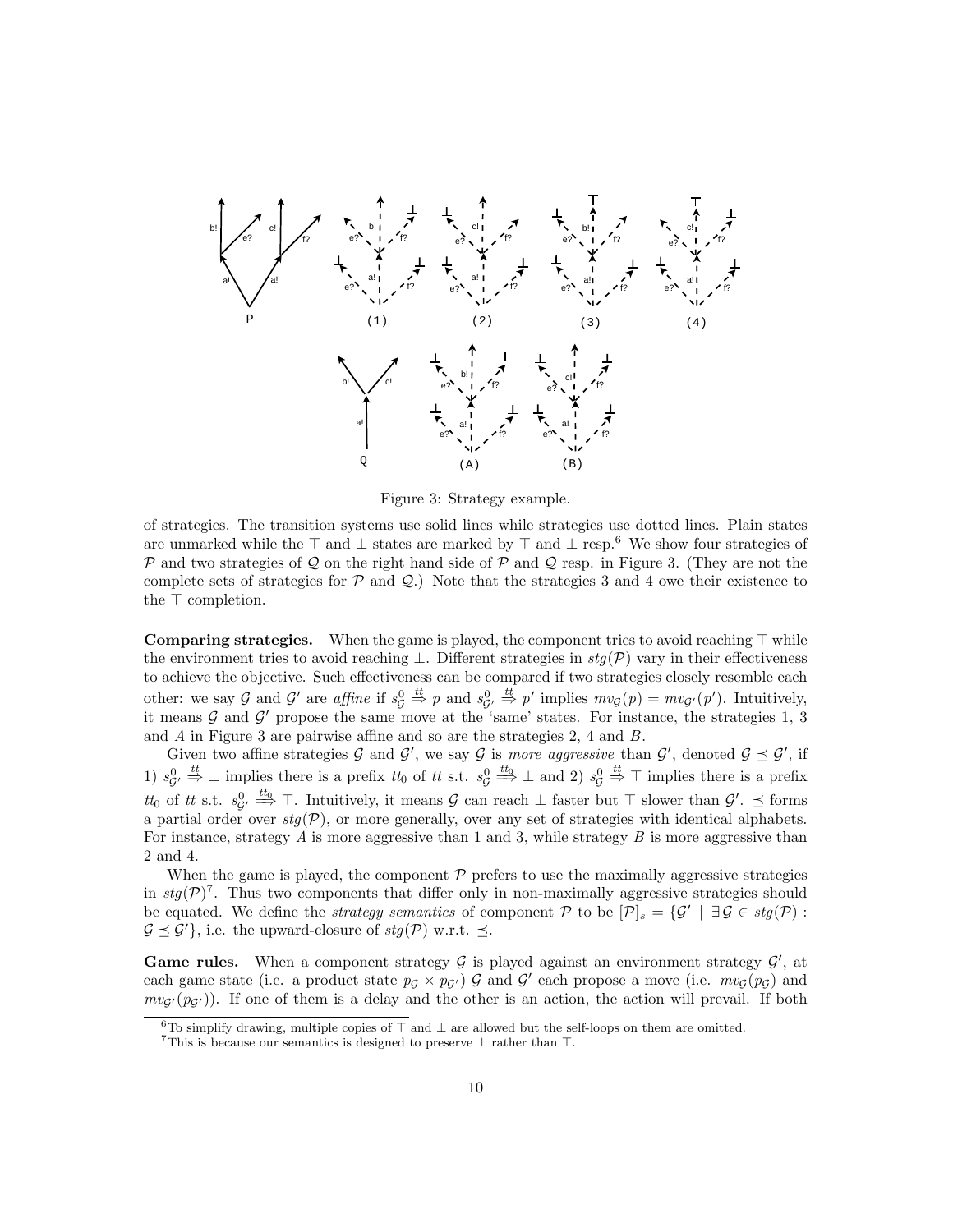propose delay moves (i.e.  $mv_{\mathcal{G}}(p_{\mathcal{G}}), mv_{\mathcal{G}'}(p_{\mathcal{G}'}) \subseteq \mathbb{R}^{\geq 0}$ ), the smaller one (w.r.t. set containment) will prevail.<sup>8</sup>

Since a delay move proposed at a strategy state is the maximal set of possible delays enabled at that state, the next move proposed at the new state after firing the set must be an action move (due to time additivity). Thus a play cannot have two consecutive delay moves.

If, however, both propose action moves, there will be a tie, which will be resolved by tossing the coin. For uniformity's sake, the coin can be treated as a special component. A strategy of the coin is a function h from  $tA^*$  to  $\{0,1\}$ . We denote the set of all possible coin strategies as H.

A play of the game can be formalised as a composition of three strategies, one each from the component, environment and coin, denoted  $\mathcal{G}_{\mathcal{P}} \parallel_h \mathcal{G}_{\mathcal{Q}}$ . At a current game state  $p_{\mathcal{P}} \times p_{\mathcal{Q}}$ , if the prevailing action is  $\alpha$  and we have  $p_{\mathcal{P}} \stackrel{\alpha}{\rightarrow} s'_{\mathcal{P}}$  and  $p_{\mathcal{Q}} \stackrel{\alpha}{\rightarrow} s'_{\mathcal{Q}}$ , then the next game state is  $s_{\mathcal{P}} \parallel s_{\mathcal{Q}}$ . The play will stop when it reaches either  $\top$  or  $\bot$ . The composition will produce a simple path  $\mathcal L$ that is a run of  $\mathcal{P} \parallel \mathcal{Q}$ . Since  $\mathcal{P} \parallel \mathcal{Q}$  gives rise to a *closed system* (i.e. the input alphabet is empty), a run of  $P \parallel Q$  is a strategy of  $P \parallel Q$ .

This is crucial since it reveals that strategy composition of  $P$  and  $Q$  is closely related to their parallel composition:  $stg(\mathcal{P} \parallel \mathcal{Q}) = {\mathcal{G}_{\mathcal{P}} \parallel_h \mathcal{G}_{\mathcal{Q}} \mid \mathcal{G}_{\mathcal{P}} \in stg(\mathcal{P}), \mathcal{G}_{\mathcal{Q}} \in stg(\mathcal{Q}) \text{ and } h \in H}.$ 

Parallel composition. Strategy composition, like component (parallel) composition, can be generalised to any pair of components P and Q with *composable alphabets*. That is,  $O_P \cap O_Q = \{\}.$ For such P and Q,  $\mathcal{G}_{\mathcal{P}} \parallel_h \mathcal{G}_{\mathcal{Q}}$  gives rise to a tree rather than a simple path TIOTS. That is, at each game state  $p_p \times p_Q$ , besides firing the prevailing  $\alpha \in tO_p \cup tO_q$ , we need also to fire 1) all the synchronised inputs, i.e.  $e \in I_{\mathcal{P}} \cap I_{\mathcal{Q}}$ , and reach the new game state  $s_{\mathcal{P}} \parallel s_{\mathcal{Q}}$  (assuming  $p_{\mathcal{P}} \stackrel{e}{\rightarrow} s_{\mathcal{P}}$ and  $p_Q \stackrel{e}{\rightarrow} s_Q$ ) and 2) all the independent inputs, i.e.  $e \in (I_p \cup I_Q) \setminus (A_p \cap A_Q)$ , and reach the new game state  $s_P \times p_Q$  or  $p_P \times s_Q$ . It is easy to verify that  $\mathcal{G}_P \parallel_h \mathcal{G}_Q$  is a strategy of  $P \parallel Q$ .

**Conjunction/disjunction.** Besides strategy composition, *strategy conjunction*  $(\&)$  and *strategy*  $disjunction (+)$  are also definable. They are binary operators defined only on pairs of affine strategies. We define  $\mathcal{G}\&\mathcal{G}'=\mathcal{G}\wedge\mathcal{G}'$  and  $\mathcal{G}+\mathcal{G}'=\mathcal{G}\vee\mathcal{G}'$ . Note that, if  $\mathcal{G}$  and  $\mathcal{G}'$  are not affine,  $\mathcal{G}\wedge\mathcal{G}'$  and  $\mathcal{G}\vee\mathcal{G}'$  do not necessarily produce a strategy. For instance the disjunction of the strategies 1 and 2 in Figure 3 will produce a transition system that stops to output after the a transition.

**Refinement.** Strategy semantics induces an equivalence on TIOTSs. That is,  $P$  and  $Q$  are strategy equivalent iff  $[\mathcal{P}]_s = [\mathcal{Q}]_s$ . However, strategy equivalence is too fine for the purpose of substitutive refinement (cf Definition 5). For instance, transition systems  $P$  and  $Q$  in Figure 3 are substitutively equivalent, but are not strategy equivalent, because 1, 2, 3 and 4 are strategies of  $\mathcal Q$ (due to upward-closure w.r.t.  $\preceq$ ), and A and B are not strategies of P.

However, we demonstrate that *substitutive equivalence* is reducible to strategy equivalence providing we perform disjunction closure on strategies.

**Lemma 1.** Given a pair of affine component strategies  $\mathcal{G}_0$  and  $\mathcal{G}_1$ ,  $\mathcal{G}_0 \parallel_h \mathcal{G}$  and  $\mathcal{G}_1 \parallel_h \mathcal{G}$  are  $\bot$ -free for a pair of environment and coin strategies  $\mathcal G$  and  $h$  iff  $\mathcal G_0+\mathcal G_1\parallel_h\mathcal G$  is  $\bot$ -free.

<sup>8</sup>Note that all invariants and co-invariants are downward-closed. Thus a delay move can be respresented as a time interval from 0 to some  $d \in \mathbb{R}^{\geq 0}$ .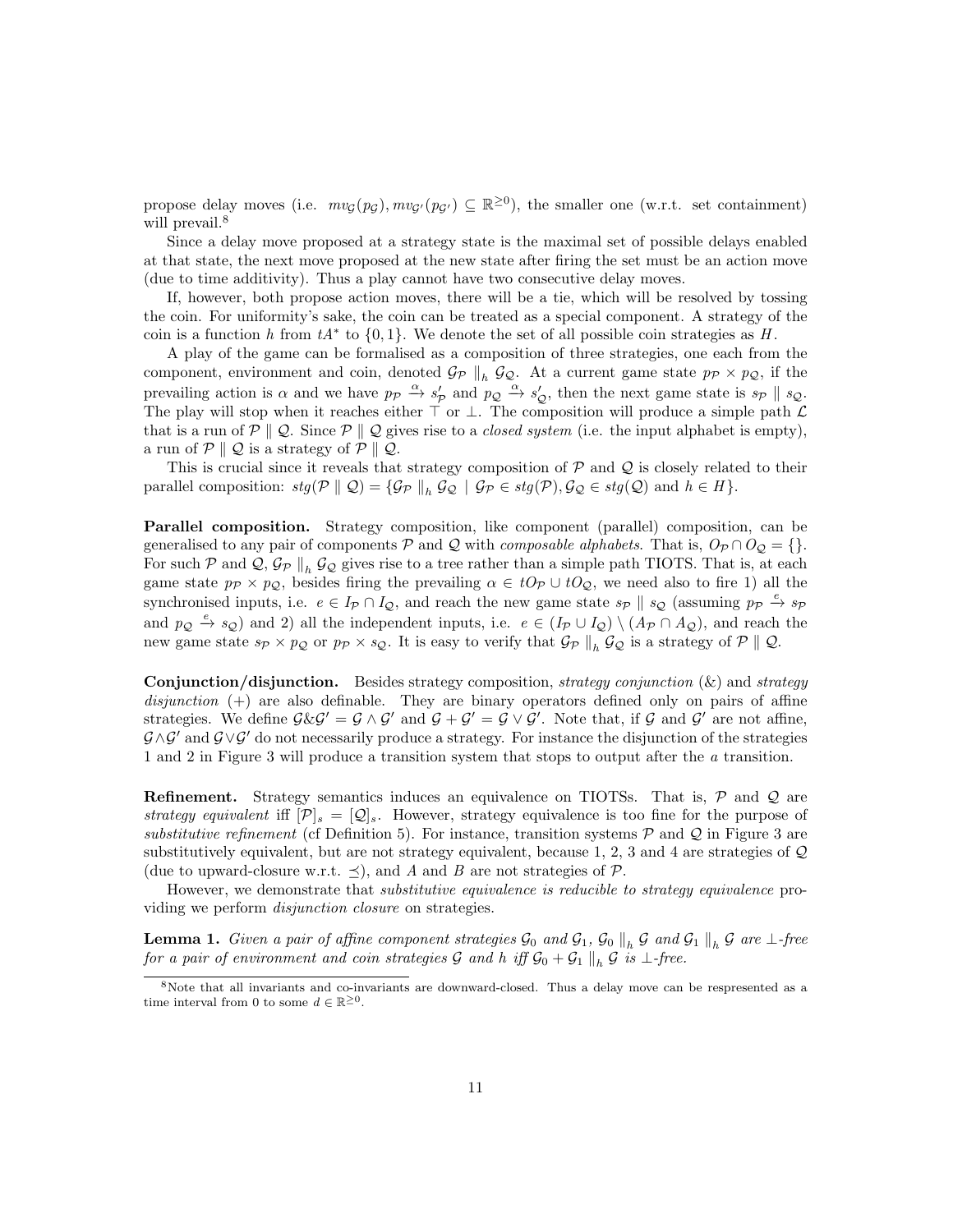We say  $\Pi^+$  is a *disjunction closure* of  $\Pi$  iff it is the least superset of  $\Pi$  s.t.  $\mathcal{G} + \mathcal{G}' \in \Pi^+$  for all pairs of affine strategies  $\mathcal{G}, \mathcal{G}' \in \Pi^+$ . It is easy to see the disjunction closure operation preserves the upward-closedness of strategy sets.

**Proposition 2.** Disjunction closure is determinisation:  $[\mathcal{P}^D]_s = [\mathcal{P}^D]_s^+ = [\mathcal{P}]_s^+$ .

**Lemma 2.** For any TIOTS  $P$ ,  $[P^-]_s^+ = \{G_{P^-} \mid \forall G_P \in [P]_s^+, h \in H : G_{P^-} \parallel_h G_P \text{ is } \perp \text{-free}\}.$ 

**Theorem 1.** Given TIOTSs  $P$  and  $Q$ ,  $P \sqsubseteq Q$  iff  $[Q]_s^+ \subseteq [P]_s^+$ .

For instance, the disjunction of strategies 1 and 3 produces A, while the disjunction of strategies 2 and 4 produces B. Thus  $[\mathcal{P}]_s^+ = [\mathcal{Q}]_s^+$ .

Relating operational composition to strategies. The operations of parallel composition, conjunction and disjunction defined on the operational models of TIOTSs (Section 2.4) can be characterised by simple operations on strategies in the game-based setting.

**Lemma 3.** For  $\Vert$ -composable TIOTSs  $\mathcal{P}$  and  $\mathcal{Q}$ ,  $[\mathcal{P} \Vert \mathcal{Q}]_s^+ = {\{\mathcal{G}_{\mathcal{P} \Vert \mathcal{Q}} \vert \exists \mathcal{G}_{\mathcal{P}}} \in [\mathcal{P}]_s^+, \mathcal{G}_{\mathcal{Q}} \in [\mathcal{Q}]_s^+, h \in$  $H: \mathcal{G}_{\mathcal{P}} \parallel_h \mathcal{G}_{\mathcal{Q}} \preceq \mathcal{G}_{\mathcal{P}}_{\parallel \mathcal{Q}}.$ 

**Lemma 4.** For  $\vee$ -composable TIOTSs  $\mathcal{P}$  and  $\mathcal{Q}, [\mathcal{P} \vee \mathcal{Q}]_s^+ = ([\mathcal{P}]_s^+ \cup [\mathcal{Q}]_s^+)^+$ .

**Lemma 5.** For  $\wedge$ -composable TIOTSs  $\mathcal{P}$  and  $\mathcal{Q}, [\mathcal{P} \wedge \mathcal{Q}]_s^+ = [\mathcal{P}]_s^+ \cap [\mathcal{Q}]_s^+$ .

**Lemma 6.** For %-composable TIOTSs  $P$  and  $Q$ ,  $[P\%\mathcal{Q}]_s^+=\{G_{P\%\mathcal{Q}} \mid \forall \mathcal{G}_{\mathcal{Q}} \in [\mathcal{Q}]_s^+, h \in H$ :  $\mathcal{G}_{\mathcal{P}\% \mathcal{Q}}\parallel_h\mathcal{G}_{\mathcal{Q}}\in [\mathcal{P}]_s^+\}.$ 

Thus conjunction and disjunction are the join and meet operations and quotient produces the coarsest TIOTS s.t.  $(\mathcal{P}_0 \%\mathcal{P}_1) \| \mathcal{P}_1$  is a refinement of  $\mathcal{P}_0$ .

**Theorem 2.**  $\simeq$  is a congruence w.r.t.  $\parallel$ ,  $\vee$ ,  $\wedge$  and  $\%$  subject to composability.

**Summary.** Strategy semantics has given us a weakest ⊥-preserving congruence (i.e.  $[\mathcal{P}]_s^+$ ) for timed specification theories based on operators for (parallel) composition, conjunction, disjunction and quotient. Strategy semantics captures nicely the game-theoretical nature as well as the operational intuition of the specification theories. However, in a more declarative manner, the equivalence can also be characterised by timed traces, as we see in the next section.

## 4 Declarative Specification Theory

In this section, we develop a compositional specification theory based on timed traces. We introduce the concept of a timed-trace structure, which is an abstract representation for a timed component. The timed-trace structure contains essential information about the component, for checking whether it can be substituted with another in a safety and liveness preserving manner.

Given any TIOTS  $\mathcal{P} = \langle I, O, S, s^0, \to \rangle$ , we can extract three sets of traces from  $(\mathcal{P}^{\perp})^{\top}$ : TP (plain traces) is a set of timed traces leading to plain states, TE (error traces) a set of timed traces leading to  $\perp$  and TM (magic traces) a set of timed traces leading to  $\top$ . TE and TM are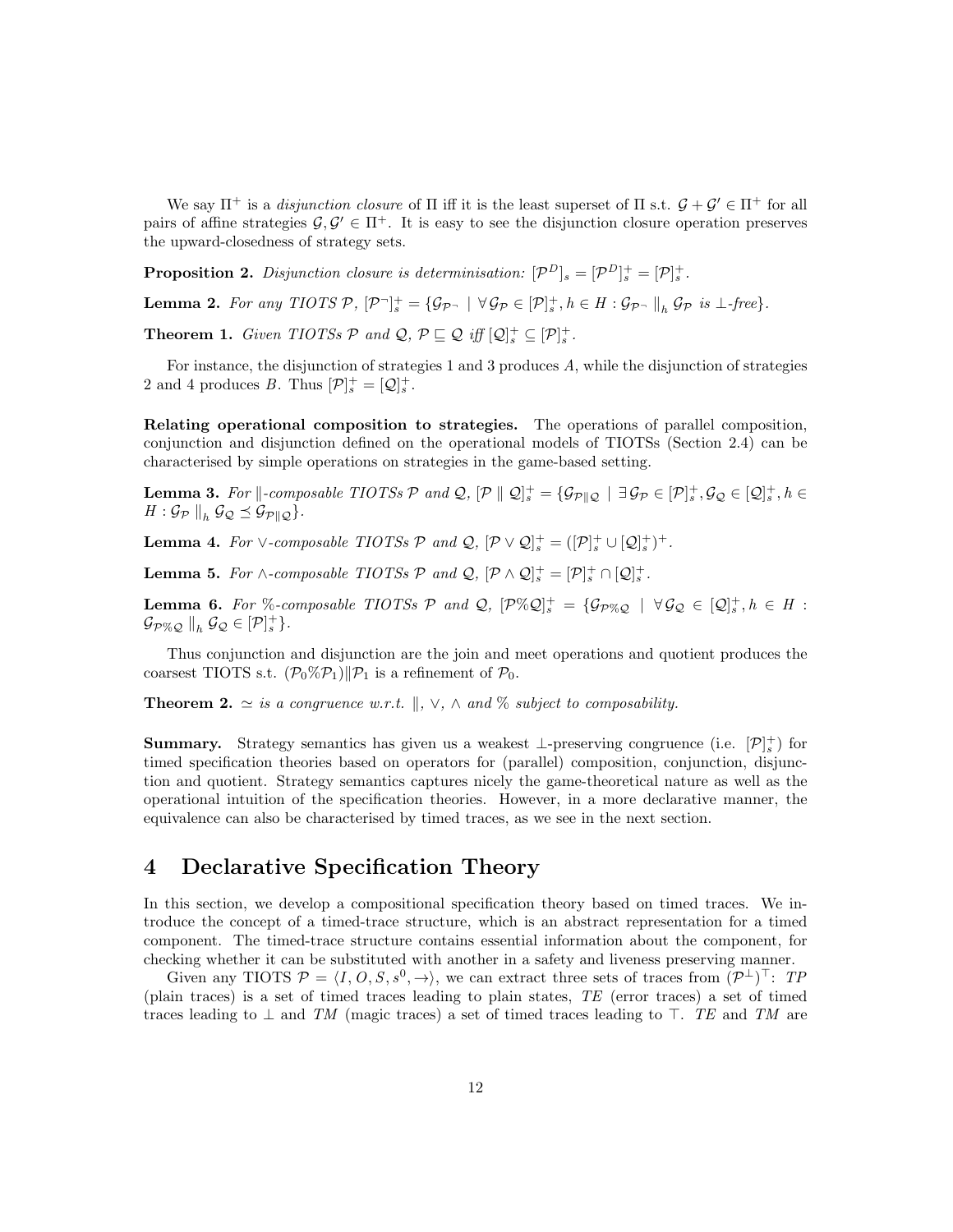extension-closed<sup>9</sup> while TP is prefix-closed. It is easy to verify TE ∪ TP ∪ TM gives rise to the full set of timed traces  $tA^*$ <sup>10</sup> Thus TP and TE suffice to capture all the information.

However, TP and TE contain more information than necessary for our substitutive refinement, which is designed to preserve  $\perp$  rather than  $\top$ . For instance, adding any trace  $tt \in TE$  to TP should not change the semantics of the component. Based on a slight abstraction of the two sets we can define a dual-trace structure as the semantics of P.

**Definition 6** (Dual-trace structure).  $TT(\mathcal{P}) := (I, O, TR, TE)$ , where  $TR := TE \cup TP$  the set of realisable traces. Obviously, TR is prefix-closed.

From hereon let  $\mathcal{P}_0$  and  $\mathcal{P}_1$  be two TIOTSs with dual-trace structures  $\mathcal{TT}(\mathcal{P}_i) := (I_i, O_i, TR_i, TE_i)$ for  $i \in \{0, 1\}$ . Define  $\bar{i} = 1 - i$ .

The substitutive refinement relation  $\Box$  in Section 2.4 can equally be characterised by means of trace containment. Consequently,  $TT(\mathcal{P}_0)$  can be regarded as providing an alternative encoding of the set  $[\mathcal{P}_0]_s^+$  of strategies.

**Theorem 3.**  $\mathcal{P}_0 \subseteq \mathcal{P}_1$  iff  $TR_1 \subseteq TR_0$  and  $TE_1 \subseteq TE_0$ .

We are now ready to define the timed-trace structure semantics for the operators of our specification theory. Intuitively, the timed-trace semantics mimics the synchronised product of the operational definitions in Section 2.4. An important fact utilised in formulating these operations on traces is that, for any trace  $tt \in tA^*$  and TIOTS  $\mathcal{P}$ , either tt is a trace of  $\mathcal{P}$  or there is some prefix  $tt_0$  of  $tt$  s.t.  $tt_0$  is an error or magic trace of  $P$ .

Parallel composition. The idea behind parallel composition is that the projection of any trace in the composition onto the alphabet of one of the components should be a trace of that component.

**Proposition 3.** If  $\mathcal{P}_0$  and  $\mathcal{P}_1$  are  $\parallel$ -composable, then  $\mathcal{TT}(\mathcal{P}_0 \parallel \mathcal{P}_1) = (I, O, TR, TE)$  where  $I =$  $(I_0 \cup I_1) \setminus O$ ,  $O = O_0 \cup O_1$  and the trace sets are given by:

- $TE = \{tt \mid tt \restriction tA_i \in TE_i \land tt \restriction tA_{\overline{i}} \in TR_{\overline{i}} \} \cdot tA^*$
- $TR = TE \uplus \{tt \mid tt \restriction tA_i \in (TR_i \setminus TE_i) \land tt \restriction tA_{\overline{i}} \in (TR_{\overline{i}} \setminus TE_{\overline{i}})\}$

The above says  $tt$  is an error trace if the projection of  $tt$  on one component is an error trace while the projection of  $tt$  on the other component is a realisable trace.  $tt$  is a realisable trace if  $tt$ is either an error trace or a (strictly) plain trace.  $tt$  is a (strictly) plain trace if the projection of  $tt$ on both components are (strictly) plain traces.

Disjunction. From any composite state in the disjunction of two components, the composition should only be willing to accept inputs that are accepted by both components, but should accept the union of outputs. After witnessing an output enabled by only one of the components, the disjunction should behave like that component. Because of the way that  $\perp$  and  $\top$  work in Table 1, this loosely corresponds to taking the union of the traces from the respective components.

**Proposition 4.** If  $\mathcal{P}_0$  and  $\mathcal{P}_1$  are ∨-composable, then  $TT(\mathcal{P}_0 \vee \mathcal{P}_1) = (I, O, TR_0 \cup TR_1, TE_0 \cup$ TE<sub>1</sub>), where  $I = I_0 = I_1$  and  $O = O_0 = O_1$ .

<sup>&</sup>lt;sup>9</sup>This is due to the fact that  $\top$  and  $\bot$  are modelled as chaotic states.

 $^{10}\mathrm{This}$  is due to  $\top/\bot\text{-completion}.$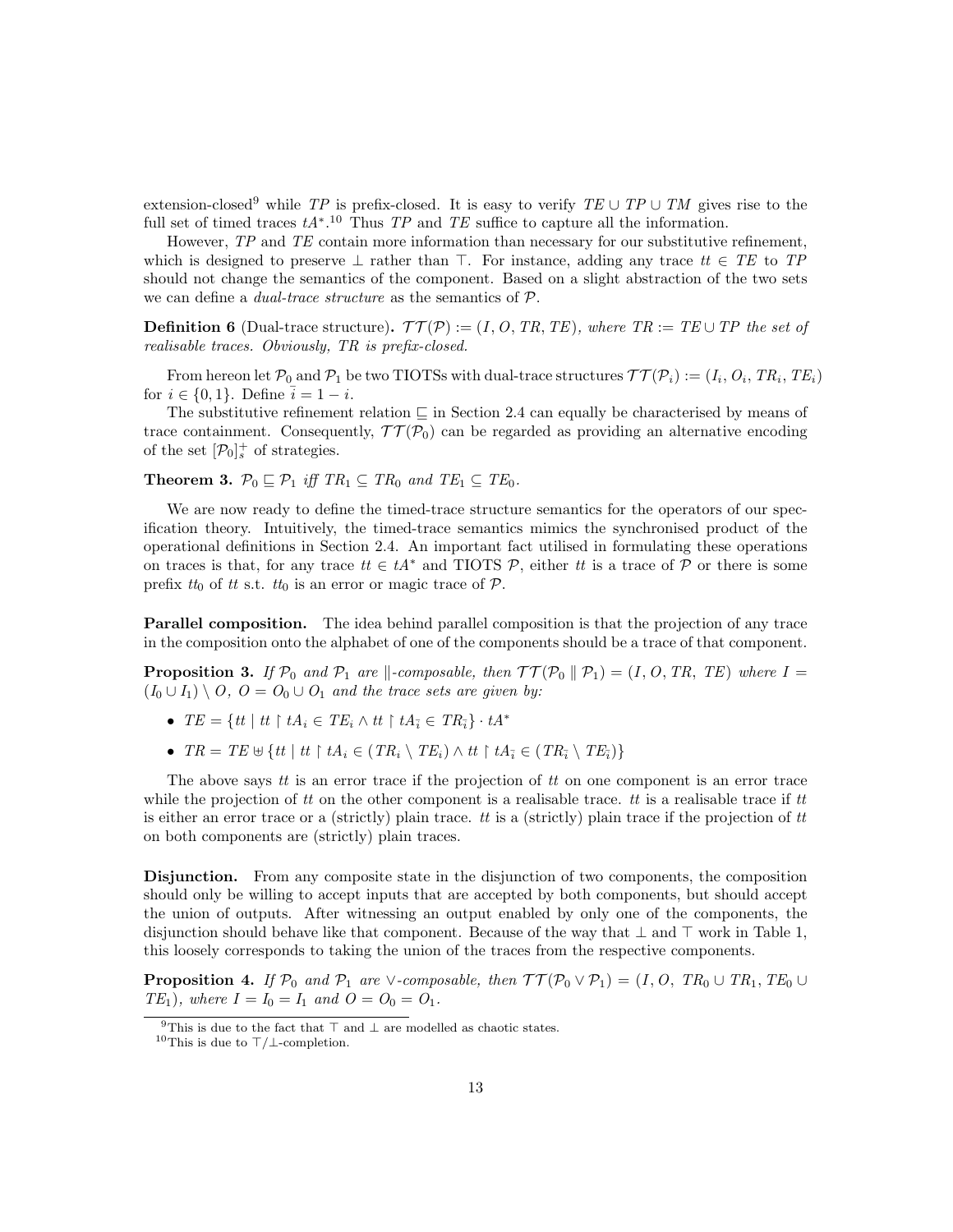Conjunction. Similarly to disjunction, from any composite state in the conjunction of two components, the composition should only be willing to accept outputs that are accepted by both components, and should accept the union of inputs, until a stage when one of the component's input assumptions has been violated, after which it should behave like the other component. Because of the way that both  $\perp$  and  $\top$  work in Table 1, this essentially corresponds to taking the intersection of the traces from the respective components.

**Proposition 5.** If  $\mathcal{P}_0$  and  $\mathcal{P}_1$  are  $\wedge$ -composable, then  $TT(\mathcal{P}_0 \wedge \mathcal{P}_1) = (I, O, TR_0 \cap TR_1, TE_0 \cap T_0)$ TE<sub>1</sub>), where  $I = I_0 = I_1$  and  $O = O_0 = O_1$ .

Quotient. Quotient ensures its composition with the second component is a refinement of the first. Given the synchronised running of  $P_0$  and  $P_1$ , if  $P_0$  is in a more refined state than  $P_1$ , the quotient will try to rescue the refinement by taking  $\top$  as its state (so that its composition with  $P_1$ 's state will refine  $P_0$ 's). If  $P_0$  is in a less or equally refined state than  $P_1$ 's, the quotient will take the worst possible state without breaking the refinement.

**Proposition 6.** If  $\mathcal{P}_0$  dominates  $\mathcal{P}_1$ , then  $\mathcal{TT}(\mathcal{P}_0 \%\mathcal{P}_1) = (I, O, TR, TE)$ , where  $I = I_0 \cup O_1$ ,  $O = O_0 \setminus O_1$ , and the trace sets satisfy:

- $TE = TE_0 \cup \{tt \mid tt \restriction tA_1 \notin TR_1\} \cdot tA^*$
- $TR = TE \oplus \{tt \mid tt \in (TR_0 \setminus TE_0) \wedge tt \upharpoonright tA_1 \in (TR_1 \setminus TE_1)\}.$

The above says tt is an error trace if either 1) it is an error trace in  $\mathcal{P}_0$ , or 2) the projection of tt on  $\mathcal{P}_1$  is not a realisable trace.

Mirroring of dual-trace structures is straightforward:  $TT(\mathcal{P}_0)^{T} = (O_0, I_0, tA^* \setminus TE_0, tA^* \setminus TR_0)$ . Consequently, quotient can also be defined as the derived operator  $(\mathcal{TT}(\mathcal{P}_0)^{\top} \parallel \mathcal{TT}(\mathcal{P}_1))^{\top}$ .

## 5 Comparison with Related Works

Our framework can be seen as a linear-time alternative to the timed specification theories of [2] and [3], albeit with significant differences. The specification theory in [3] also introduces parallel, conjunction and quotient, but uses timed alternating simulation as refinement, which does not admit the weakest precongruence. An advantage of [3] is the algorithmic efficiency of branchingtime simulation checking and implementation reported in [11].

The work of [2] on timed games also bears conceptual similarities, although they do not define conjunction and quotient. We adopt most of the game rules in [2], except that, due to our requirement that proposed delay moves are maximal delays allowed by a strategy, a play cannot have consecutive delay moves. This enables us to avoid the complexity of time-blocking strategies and blame assignment, but does not ensure non-Zenoness<sup>11</sup>. Secondly, we do not use timestop/semitimestop to model time errors (i.e. bounded-liveness errors). Rather, we introduce the explicit inconsistent state  $\perp$  to model both time and immediate (i.e. safety) errors. This enables us to avoid the complexity of having two transition relations and well-formedness of timed interfaces.

Based on linear time, our timed theory owes much to the pioneering work of trace theories in asynchronous circuit verification, such as Dill's trace theory [9]. Our mirror operator is essentially

 $11$ Zeno behaviours (infinite action moves within finite time) in a play are not regarded as abnormal behaviours in our semantics.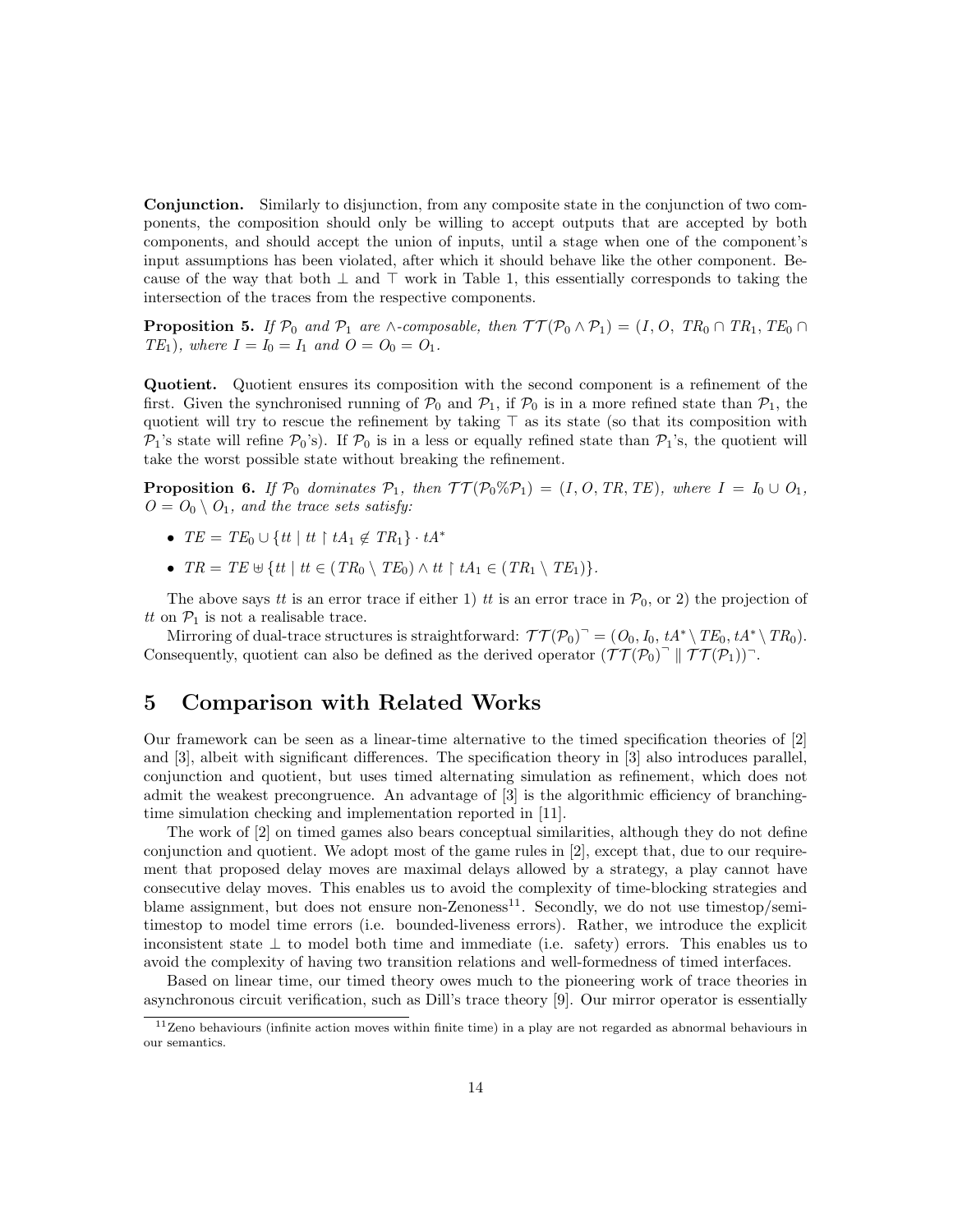a timed extension of the mirror operator from asynchronous circuit verification [12]. The definition of quotient based on mirroring (for the untimed case) was first presented by Verhoeff as his Factorisation Theorem [13].

In comparison with our untimed theory [1], our timed extension requires new techniques (e.g. those related to timestop) to handle delay transitions since time can be modelled neither as input nor as output. In the timed theory the set of realisable traces  $(TR)$  is not required to be input-enabled, which is necessary for the set of untimed traces in [1]. Thus, the domain of trace structures are significantly enlarged. Furthermore, the timed theory supports the modelling of liveness assumption/guarantee. It can further reduce such checking of liveness (assumption/guarantee) mismatches to the ⊥-reachability. Therefore, finite traces suffice to model and verify liveness properties. In contrast, the untimed theory must employ infinite traces to treat liveness in a proper way.

We briefly mention other related works, which include timed modal transition systems [14, 15], the timed I/O model [5, 16] and embedded systems [17, 18].

## 6 Conclusions

We have formulated a rich compositional specification theory for components with real-time constraints based on a linear-time notion of substitutive refinement. The operators of hiding and renaming can also be defined, based on our previous work [8]. We believe that our theory can be reformulated as a timed extension of Dill's trace theory [9]. Future work will include an investigation of realisability and assume-guarantee reasoning.

Acknowledgments. The authors are supported by EU FP7 project CONNECT, ERC Advanced Grant VERIWARE and EPSRC project EP/F001096.

## References

- [1] Chen, T., Chilton, C., Jonsson, B., Kwiatkowska, M.: A compositional specification theory for component behaviours. In: ESOP'12. Volume 7211 of LNCS., Springer-Verlag (2012) 148–168
- [2] de Alfaro, L., Henzinger, T.A., Stoelinga, M.: Timed interfaces. In: EMSOFT'02. Volume 2491 of LNCS. Springer-Verlag (2002) 108–122
- [3] David, A., Larsen, K.G., Legay, A., Nyman, U., Wasowski, A.: Timed I/O automata: a complete specification theory for real-time systems. In: HSCC '10, ACM (2010) 91–100
- [4] de Alfaro, L., Henzinger, T.A.: Interface automata. SIGSOFT Softw. Eng. Notes 26 (2001) 109–120
- [5] Kaynar, D.K., Lynch, N.A., Segala, R., Vaandrager, F.W.: Timed I/O Automata: A mathematical framework for modeling and analyzing real-time systems. In: RTSS. (2003)
- [6] Lim, W.: Design methodology for stoppable clock systems. Computers and Digital Techniques, IEE Proceedings E 133 (1986) 65 –72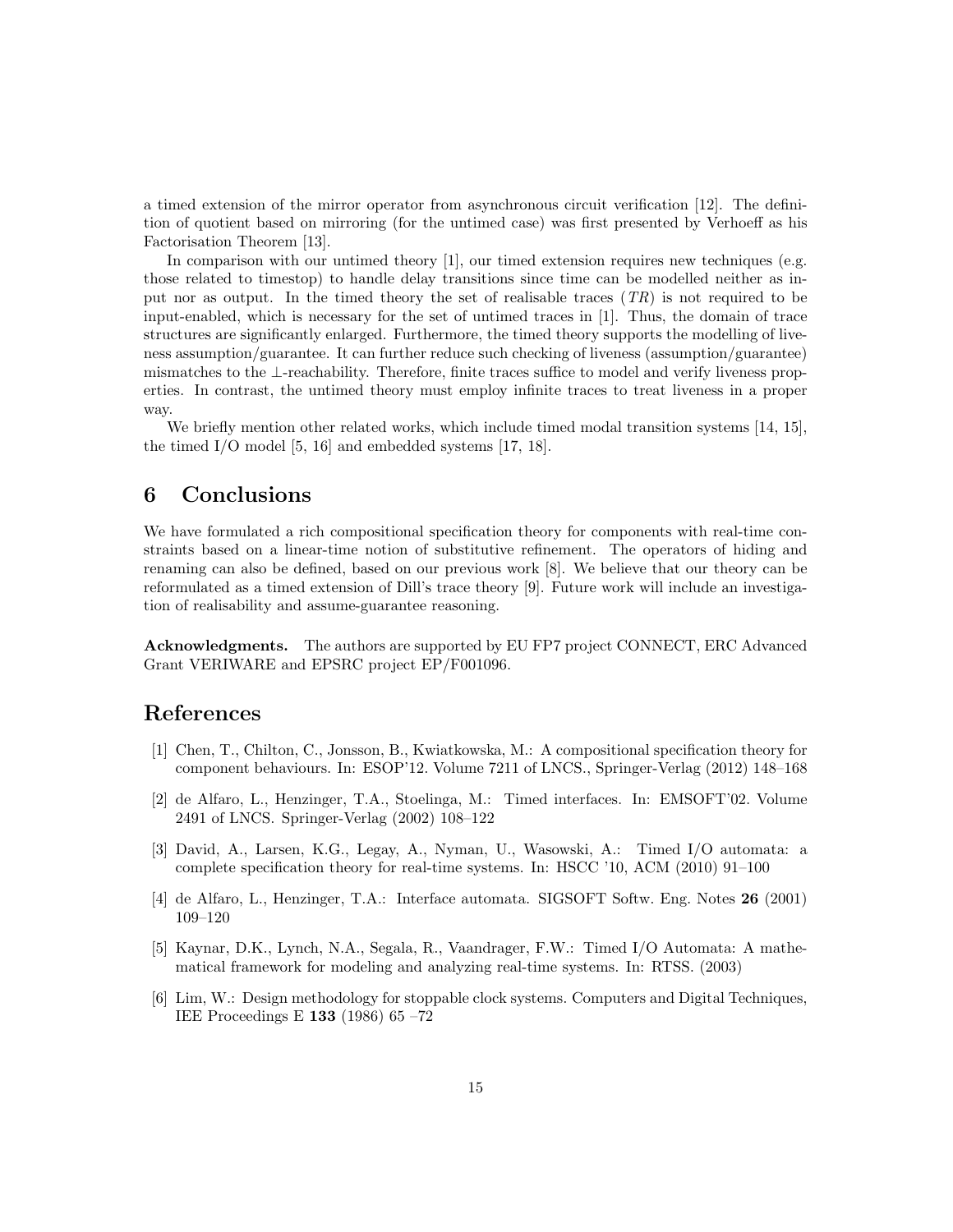- [7] Moore, S., Taylor, G., Cunningham, P., Mullins, R., Robinson, P.: Using stoppable clocks to safely interface asynchronous and synchronous subsystems. In: AINT (Asynchronous INTerfaces) Workshop, Delft, Netherlands (2000)
- [8] Wang, X., Kwiatkowska, M.Z.: On process-algebraic verification of asynchronous circuits. Fundam. Inform. 80 (2007) 283–310
- [9] Dill, D.L.: Trace theory for automatic hierarchical verification of speed-independent circuits. ACM distinguished dissertations. MIT Press (1989)
- [10] Wang, X.: Maximal Confluent Processes. In: Petri Nets'12. Volume 7347 of LNCS., Springer-Verlag (2012)
- [11] David, A., Larsen, K.G., Legay, A., Nyman, U., Wasowski, A.: Ecdar: An environment for compositional design and analysis of real time systems. In: ATVA. Volume 6252 of LNCS., Springer (2010) 365–370
- [12] Zhou, B., Yoneda, T., Myers, C.: Framework of timed trace theoretic verification revisited. IEICE Trans. on Information and Systems 85 (2002) 1595–1604
- [13] Verhoeff, T.: A Theory of Delay-Insensitive Systems. PhD thesis, Dept. of Math. and C.S., Eindhoven Univ. of Technology (1994)
- [14] Bertrand, N., Legay, A., Pinchinat, S., Raclet, J.B.: A compositional approach on modal specifications for timed systems. In: ICFEM. Volume 5885 of LNCS., Springer (2009) 679–697
- [15] Cerans, K., Godskesen, J.C., Larsen, K.G.: Timed modal specification theory and tools. In: CAV. (1993) 253–267
- [16] Berendsen, J., Vaandrager, F.W.: Compositional abstraction in real-time model checking. In: FORMATS. Volume 5215 of LNCS., Springer (2008) 233–249
- [17] Thiele, L., Wandeler, E., Stoimenov, N.: Real-time interfaces for composing real-time systems. In: EMSOFT. (2006)
- [18] Lee, I., Leung, J., Song, S.: Handbook of Real-Time and Embedded Systems. Chapman (2007)

## A The proofs

**Proposition 1.** Any TIOTS  $\mathcal{P}$  is substitutively equivalent to the deterministic TIOTS  $\mathcal{P}^D$ .

*Proof.* If P can run a trace tt and reach  $\perp$ , then the subset  $S_0$  of states reachable by tt in P will be reduced to  $\perp$  by the modified subset constrcution. Thus a run of tt on  $\mathcal{P}^D$  will lead to  $\perp$ .

If  $\mathcal{P}^D$  can run a trace tt and reach  $\perp$ , then the subset  $S_0$  of states reachable by tt in  $\mathcal P$  contains ⊥. Thus there exists a run of tt on  $\mathcal P$  which leads to ⊥.  $\Box$ 

**Lemma 1.** Given a pair of affine component strategies  $\mathcal{G}_0$  and  $\mathcal{G}_1$ ,  $\mathcal{G}_0 \parallel_h \mathcal{G}$  and  $\mathcal{G}_1 \parallel_h \mathcal{G}$  are ⊥-free for a pair of environment and coin strategies  $\mathcal G$  and h iff  $\mathcal G_0+\mathcal G_1\parallel_h\mathcal G$  is  $\bot$ -free.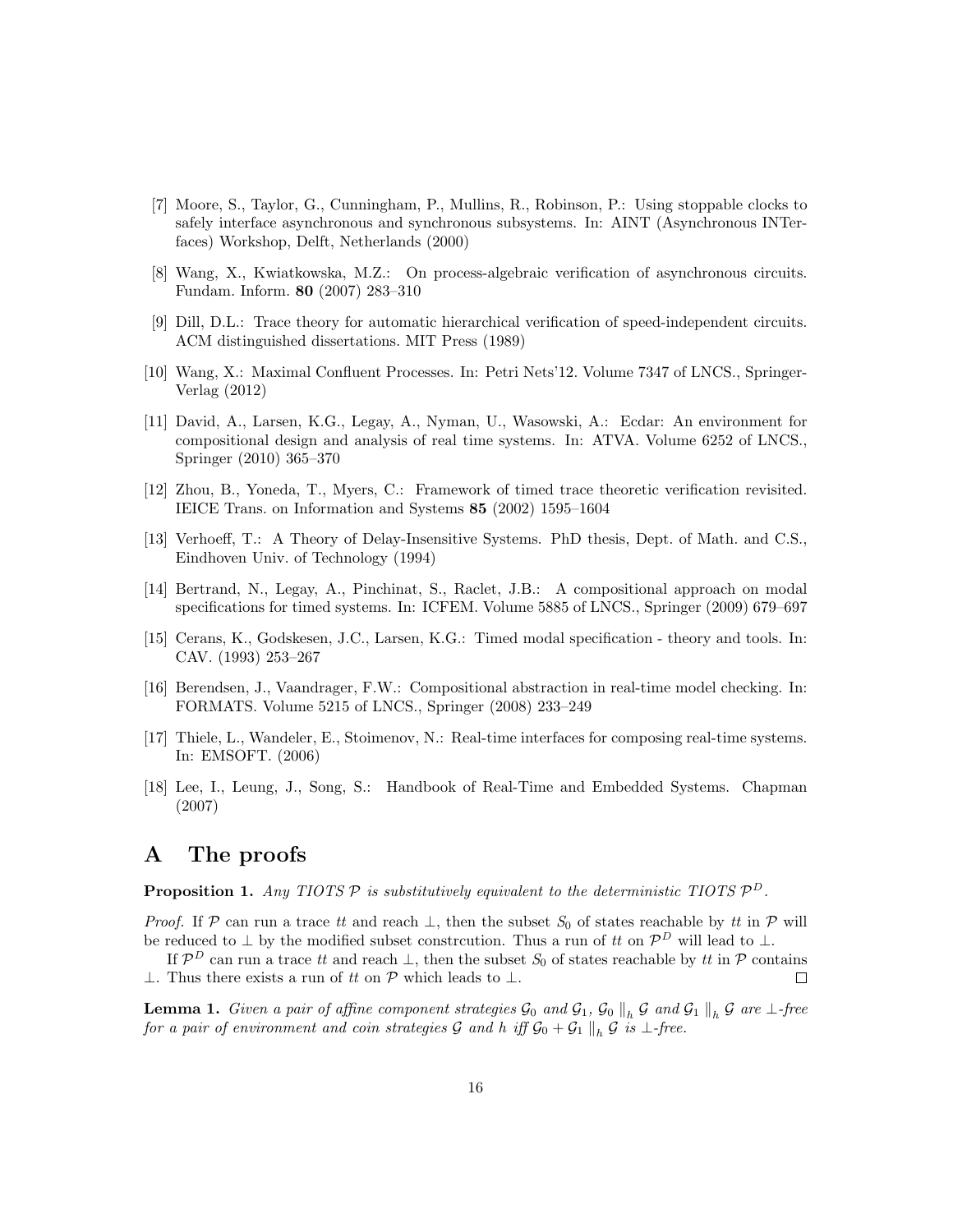*Proof.* From  $\mathcal{G}_0 + \mathcal{G}_1 \parallel_h \mathcal{G}$  to  $\mathcal{G}_0 \parallel_h \mathcal{G}$  and  $\mathcal{G}_1 \parallel_h \mathcal{G}$ : obvious since  $\mathcal{G}_0 + \mathcal{G}_1$  is more aggressive than both  $\mathcal{G}_0$  and  $\mathcal{G}_1$ .

From  $\mathcal{G}_0 \parallel_h \mathcal{G}$  and  $\mathcal{G}_1 \parallel_h \mathcal{G}$  to  $\mathcal{G}_0 + \mathcal{G}_1 \parallel_h \mathcal{G}$ : If  $\mathcal{G}_0 + \mathcal{G}_1 \parallel_h \mathcal{G}$  gives rise to a simple path ending in  $\perp$ , it is impossible that  $\mathcal{G}_0 \parallel_h \mathcal{G}$  and  $\mathcal{G}_1 \parallel_h \mathcal{G}$  both give rise to a  $\perp$ -free simple path since state  $\parallel$ operation distributes over state ∨ operation.  $\Box$ 

**Proposition 2.** Disjunction closure is determinisation:  $[\mathcal{P}^D]_s = [\mathcal{P}^D]_s^+ = [\mathcal{P}]_s^+$ .

Proof. Follows from Lemma 1.

**Lemma 2.** For any TIOTS  $P$ ,  $[P^-]_s^+ = \{G_{P^-} \mid \forall G_P \in [P]_s^+, h \in H : G_{P^-} \parallel_h G_P \text{ is } \perp \text{-free}\}.$ 

Proof. Since  $P^-$  is deterministic,  $[P^-]_s^+ = [P^-]_s$ . If there exists  $\mathcal{G} \notin [P^-]_s$  s.t. for all  $\mathcal{G}_{\mathcal{P}} \in$  $[\mathcal{P}^D]_s, h \in H$  we have  $\mathcal{G} \parallel_h \mathcal{G}_{\mathcal{P}}$  is  $\bot$ -free, then  $\mathcal{G}$  is  $\preceq$ -incomparable to all strategies in  $stg(\mathcal{P}^{-})$ . Thus there exists a trace *tt* s.t. the state s reached after *tt* in  $\mathcal{P}$ <sup>-</sup> strictly refines the state s' reached after tt in G. If  $s = \top$  and  $s' \neq \top$ , then the state s'' reached after tt in  $\mathcal{P}^D$  is  $\bot$  and  $s' \parallel s'' = \bot$ . Contradition! If  $s = p$  and  $s' = \perp$ , then the state s'' reached after tt in  $\mathcal{P}^D$  is p' and s' || s'' =  $\perp$ .  $\Box$ Contradition!

**Theorem 1.** Given TIOTSs  $P$  and  $Q$ ,  $P \sqsubseteq Q$  iff  $[Q]_s^+ \subseteq [P]_s^+$ .

*Proof.* Due to propositions 1 and 2, the proof is reduced to prove  $\mathcal{P}^D \subseteq \mathcal{Q}^D$  iff  $[\mathcal{Q}^D]_s \subseteq [\mathcal{P}^D]_s$ .

From  $[Q^D]_s \subseteq [P^D]_s$  to  $\mathcal{P}^D \sqsubseteq Q^D$ : If  $\mathcal{P}^D \sqsubseteq Q^D$  is not true, there exists an environment strategy  $\mathcal{G}_E$  s.t.  $\mathcal{G}_E \parallel \mathcal{P}^D$  is ⊥-free but  $\mathcal{G}_E \parallel \mathcal{Q}^D$  is not. Then there exists  $\mathcal{G} \in stg(\mathcal{Q}^D)$  and  $h \in H$ s.t.  $\mathcal{G} \parallel_h \mathcal{G}_{E}$  is not ⊥-free. Obviously  $\mathcal{G} \notin [\mathcal{P}^D]_s$ . Contradiction!

From  $\mathcal{P}^D \subseteq \mathcal{Q}^D$  to  $[\mathcal{Q}^D]_s \subseteq [\mathcal{P}^D]_s$ : If  $[\mathcal{Q}^D]_s \setminus [\mathcal{P}^D]_s$  is non-empty, then there exists  $\mathcal{G} \in$  $stg(\mathcal{Q}^D) \setminus [\mathcal{P}^D]_s$ . Obviously  $\mathcal{G} \parallel (\mathcal{P}^D)$  is not  $\bot$ -free. Thus  $\mathcal{Q}^D \parallel (\mathcal{P}^D)$  is not  $\bot$ -free but  $\mathcal{P}^D \parallel (\mathcal{P}^D)$ <sup>-</sup> is. Contradiction!

**Lemma 3.** For  $\Vert$ -composable TIOTSs  $\mathcal{P}$  and  $\mathcal{Q}$ ,  $[\mathcal{P} \Vert \mathcal{Q}]_s^+ = {\{\mathcal{G}_{\mathcal{P} \Vert \mathcal{Q}} \vert \exists \mathcal{G}_{\mathcal{P}}} \in [\mathcal{P}]_s^+, \mathcal{G}_{\mathcal{Q}} \in [\mathcal{Q}]_s^+, h \in$  $H: \mathcal{G}_{\mathcal{P}} \parallel_h \mathcal{G}_{\mathcal{Q}} \preceq \mathcal{G}_{\mathcal{P}}_{\parallel \mathcal{Q}}.$ 

*Proof.* Due to the distributivity of state  $\parallel$  operation over state  $\vee$  operation,  $(\mathcal{P} \parallel \mathcal{Q})^D$  and  $\mathcal{P}^D \parallel \mathcal{Q}^D$ are isomorphic. Thus  $[\mathcal{P} \parallel \mathcal{Q}]_s^+ = [(\mathcal{P} \parallel \mathcal{Q})^D]_s = [\mathcal{P}^D \parallel \mathcal{Q}^D]_s = (stg(\mathcal{P}^D \parallel \mathcal{Q}^D))^{\uparrow} = (\{G_{\mathcal{P}^D} \parallel_h$  $G_{\mathcal{Q}^D}$  |  $G_{\mathcal{P}} \in \text{stg}(\mathcal{P}^D)$ ,  $G_{\mathcal{Q}} \in \text{stg}(\mathcal{Q}^D)$ , and  $h \in H$ })<sup> $\uparrow$ </sup> = { $\mathcal{G}_{\mathcal{P}} ||_{\mathcal{Q}}$  |  $\exists \mathcal{G}_{\mathcal{P}} \in [\mathcal{P}]_s^+, \mathcal{G}_{\mathcal{Q}} \in [\mathcal{Q}]_s^+, h \in H$ :  $\mathcal{G}_{\mathcal{P}} \parallel_h \mathcal{G}_{\mathcal{Q}} \preceq \mathcal{G}_{\mathcal{P}} ||_{\mathcal{Q}}$ , where  $\Pi^{\uparrow}$  is the  $\preceq$ -upward closure operation. П

**Lemma 4.** For  $\vee$ -composable TIOTSs  $\mathcal{P}$  and  $\mathcal{Q}, [\mathcal{P} \vee \mathcal{Q}]_s^+ = ([\mathcal{P}]_s^+ \cup [\mathcal{Q}]_s^+)^+$ .

*Proof.* Since  $(\mathcal{P} \vee \mathcal{Q})^D$  and  $\mathcal{P}^D \vee \mathcal{Q}^D$  are isomorphic,  $[\mathcal{P} \vee \mathcal{Q}]_s^+ = [(\mathcal{P} \vee \mathcal{Q})^D]_s = [\mathcal{P}^D \vee \mathcal{Q}^D]_s$ .

 $[\mathcal{P}^D \vee \mathcal{Q}^D]_s \subseteq ([\mathcal{P}^D]_s \cup [\mathcal{Q}^D]_s)^+$ : If  $\mathcal{G} \in stg(\mathcal{P}^D \vee \mathcal{Q}^D)$ ,  $\mathcal{G}$  can be decomposed into  $\mathcal{G}_0 \in stg(\mathcal{P}^D)$ and  $\mathcal{G}_1 \in stg(\mathcal{Q}^D)$  s.t.  $\mathcal{G} = \mathcal{G}_0 + \mathcal{G}_1$ . Starting from the initial state of  $\mathcal{G}$  and in a breadth-first manner, decompose (product) states s of G into (component) states of  $\mathcal{G}_0$  and  $\mathcal{G}_1$ . If  $s = (p_0, p_1)$ , then  $p_0$  for  $\mathcal{G}_0$  and  $p_1$  for  $\mathcal{G}_1$ . If  $((p_0, p_1) \stackrel{\alpha}{\rightarrow})$   $s = p'_i$  for  $i \in \{0, 1\}$  then  $p'_i$  for  $G_i$  and  $\top$  for  $\mathcal{G}_i$ . If  $((p_0, p_1) \xrightarrow{\alpha} s = \top$ , then  $\top$  for both  $\mathcal{G}_0$  and  $\mathcal{G}_1$ . If  $((p_0, p_1) \xrightarrow{\alpha} s = \bot$ , then  $\bot$  for  $\mathcal{G}_0$  or  $\mathcal{G}_1$ depending on  $f_0(p_0) \xrightarrow{\alpha}_{\mathcal{P}^D} \perp$  or  $f_1(p_1) \xrightarrow{\alpha}_{\mathcal{P}^D} \perp$ . The other component that is not mapped to  $\perp$ can, from that point on, unfold  $\mathcal{P}^D$  or  $\mathcal{Q}^D$  in arbitrary manner it likes.

The other direction: It is obvious  $[\mathcal{P}^D]_s \subseteq [\mathcal{P}^D \vee \mathcal{Q}^D]_s$  and  $[\mathcal{Q}^D]_s \subseteq [\mathcal{P}^D \vee \mathcal{Q}^D]_s$ . If  $\mathcal{G} \in$  $([\mathcal{P}^D]_s \cup [\mathcal{Q}^D]_s)^+ \setminus ([\mathcal{P}^D]_s \cup [\mathcal{Q}^D]_s)$ , then there exists  $\mathcal{G}_0 \in [\mathcal{P}^D]_s$  and  $\mathcal{G}_1 \in [\mathcal{Q}^D]_s$  s.t.  $\mathcal{G} = \mathcal{G}_0 + \mathcal{G}_1$ . Then  $\mathcal{G} \in [\mathcal{P}^D \vee \mathcal{Q}^D]_s$ .

 $\Box$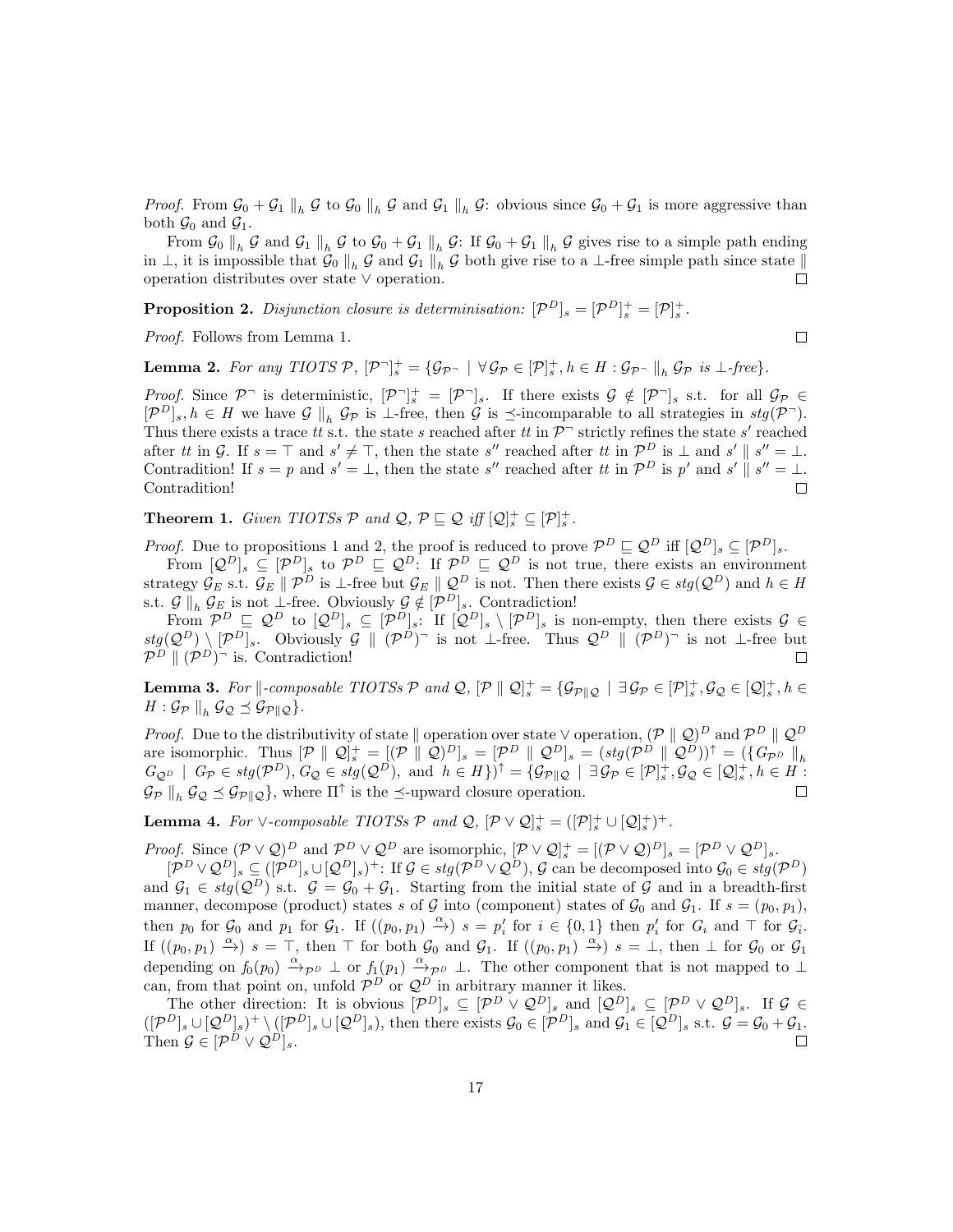**Lemma 5.** For  $\wedge$ -composable TIOTSs  $\mathcal{P}$  and  $\mathcal{Q}, [\mathcal{P} \wedge \mathcal{Q}]_s^+ = [\mathcal{P}]_s^+ \cap [\mathcal{Q}]_s^+$ .

*Proof.* Due to the distributivity of state ∧ operation over state  $\vee$  operation,  $(\mathcal{P} \wedge \mathcal{Q})^D$  and  $\mathcal{P}^D \wedge \mathcal{Q}^D$ are isomorphic. The proof is reduced to  $[\mathcal{P}^D \wedge \mathcal{Q}^D]_s = [\mathcal{P}^D]_s \cap [\mathcal{Q}^D]_s$ .

 $[\mathcal{P}^D \wedge \mathcal{Q}^D]_s \subseteq [\mathcal{P}^D]_s \cap [\mathcal{Q}^D]_s$ : obvious since  $[\mathcal{P}^D \wedge \mathcal{Q}^D]_s \subseteq [\mathcal{P}^D]_s$  and  $[\mathcal{P}^D \wedge \mathcal{Q}^D]_s \subseteq [\mathcal{Q}^D]_s$ .  $[\mathcal{P}^D]_s \cap [\mathcal{Q}^D]_s \subseteq [\mathcal{P}^D \wedge \mathcal{Q}^D]_s$ : If  $\mathcal{G} \in [\mathcal{P}^D]_s \cap [\mathcal{Q}^D]_s$ , then there exists  $\mathcal{G}_0 \in stg(\mathcal{P}^D)$  and  $\mathcal{G}_1 \in stg(\mathcal{Q}^D)$  s.t.  $\mathcal{G}_0 \preceq \mathcal{G}$  and  $\mathcal{G}_1 \preceq \mathcal{G}$ . Then  $\mathcal{G}_0 \& \mathcal{G}_1 \preceq \mathcal{G}$  and  $\mathcal{G} \in [\mathcal{P}^D \wedge \mathcal{Q}^D]_s$  since  $\mathcal{G}_0 \& \mathcal{G}_1 =$  $\mathcal{G}_0 \wedge \mathcal{G}_1 \in [\mathcal{P}^D \wedge \mathcal{Q}^D]_s.$  $\Box$ 

**Lemma 6.** For %-composable TIOTSs  $P$  and  $Q$ ,  $[P\%\mathcal{Q}]_s^+=\{G_{P\%\mathcal{Q}} \mid \forall \mathcal{G}_{\mathcal{Q}} \in [\mathcal{Q}]_s^+, h \in H$ :  $\mathcal{G}_{\mathcal{P}\% \mathcal{Q}}\parallel_h\mathcal{G}_{\mathcal{Q}}\in [\mathcal{P}]_s^+\}.$ 

*Proof.* Since  $P\%Q$  is defined to be  $P\%Q^D$  and state % operation is left-distributive over state ∨ operation,  $(\mathcal{P} \% \mathcal{Q})^D$  is isomorphic to  $\mathcal{P}^D \% \mathcal{Q}^D$ , which in turn is isomorphic to  $(\mathcal{P} \circ \mathcal{Q}^D)$ . Thus  $[\mathcal{P}\% \mathcal{Q}]_s^+ = [\mathcal{P}^D\% \mathcal{Q}^D]_s$  and we only need to prove  $\mathcal{G} \in stg(\mathcal{P}^D\% \mathcal{Q}^D) \Rightarrow \mathcal{P}^D \sqsubseteq \mathcal{G} \parallel \mathcal{Q}^D$  and  $\mathcal{P}^D \sqsubseteq \mathcal{G} \parallel \mathcal{Q}^D \Rightarrow \mathcal{G} \in [\mathcal{P}^D \% \mathcal{Q}^D]_s.$ 

 $\mathcal{G} \in stg(\mathcal{P}^D \% \mathcal{Q}^D) \Rightarrow \mathcal{P}^D \sqsubseteq \mathcal{G} \parallel \mathcal{Q}^D$ : If  $\mathcal{G} \in stg(\mathcal{P}^D \% \mathcal{Q}^D)$ , then  $\mathcal{G} \parallel \mathcal{P} \neg \parallel \mathcal{Q}^D$  is  $\bot$ -free, which implies  $\mathcal{P}^D \sqsubseteq \mathcal{G} \parallel \mathcal{Q}^D$ .

 $\mathcal{P}^D \sqsubseteq \mathcal{G} \parallel \mathcal{Q}^D \Rightarrow \mathcal{G} \in [\mathcal{P}^D \% \mathcal{Q}^D]_s$ :  $\mathcal{P}^D \sqsubseteq \mathcal{G} \parallel \mathcal{Q}^D$  implies  $\mathcal{P}^- \parallel \mathcal{G} \parallel \mathcal{Q}^D$  is  $\bot$ -free. Thus  $\mathcal{G} \in [(\mathcal{P}^\neg \parallel \mathcal{Q}^D)^\neg]_s = [\mathcal{P}^D \% \mathcal{Q}^D]_s.$  $\Box$ 

**Theorem 2.**  $\simeq$  is a congruence w.r.t.  $\parallel$ ,  $\vee$ ,  $\wedge$  and  $\%$  subject to composability.

Proof. Use the lemma 3-6.

**Theorem 3.**  $\mathcal{P}_0 \subseteq \mathcal{P}_1$  iff  $TR_1 \subseteq TR_0$  and  $TE_1 \subseteq TE_0$ .

*Proof.* Begin by supposing  $\mathcal{P}_0 \subseteq \mathcal{P}_1$ . Let t be a smallest trace such that  $t \in TR_1 \setminus TR_0$ . Now construct a component  $Q$  containing the single inconsistent trace t. We see that t is an inconsistent trace in  $\mathcal{P}_1\|\mathcal{Q}$ , while t is not a trace of  $\mathcal{P}_0\|\mathcal{Q}$ . This contradicts  $\mathcal{P}_0\sqsubseteq \mathcal{P}_1$ . Instead let t be a smallest trace such that  $t \in TE_1 \setminus TE_0$ . Construct a component Q containing the trace t leading to a plain state. Then t is an inconsistent trace of  $\mathcal{P}_1\|\mathcal{Q}$ , while t is either not a trace or is a consistent trace of  $\mathcal{P}_0$  | Q. Again, this contradicts  $\mathcal{P}_0 \sqsubseteq \mathcal{P}_1$ .

For the other direction, let  $TR_1 \subseteq TR_0$  and  $TE_1 \subseteq TE_0$ . Now suppose for a contradiction that  $\mathcal{P}_0 \not\subseteq \mathcal{P}_1$ . Then there is a component Q such that  $\mathcal{P}_0 \otimes \mathcal{P}_2$  is ⊥-free, while  $\mathcal{P}_1 \otimes \mathcal{P}_2$  is not ⊥-free. Then there exists a trace t in  $\mathcal{P}_1\|\mathcal{Q}$  leading to  $\bot$ , such that there is no trace in  $\mathcal{P}_0\|\mathcal{Q}$  leading to  $\bot$ . This means that either (i) t is an inconsistent trace of  $\mathcal{Q}$ , t is not a trace of  $\mathcal{P}_0$  while t is a trace of  $\mathcal{P}_1$ ; or (ii) t is a consistent trace of  $Q$ , a consistent or non-existent trace of  $P_0$  and an inconsistent trace of  $\mathcal{P}_1$ . However, both of these cases contradict the opening assumption  $TR_1 \subseteq TR_0$  and  $TE_1 \subseteq TE_0$ . Hence  $\mathcal{P}_0 \sqsubseteq \mathcal{P}_1$ .  $\Box$ 

**Proposition 3.** If  $\mathcal{P}_0$  and  $\mathcal{P}_1$  are  $\parallel$ -composable, then  $\mathcal{TT}(\mathcal{P}_0 \parallel \mathcal{P}_1) = (I, O, TR, TE)$  where  $I =$  $(I_0 \cup I_1) \setminus O$ ,  $O = O_0 \cup O_1$  and the trace sets are given by:

- $TE = \{tt \mid tt \mid tA_i \in TE_i \wedge tt \mid tA_i \in TR_i\} \cdot tA^*$
- $TR = TE \uplus \{tt \mid tt \restriction tA_i \in (TR_i \setminus TE_i) \land tt \restriction tA_{\overline{i}} \in (TR_{\overline{i}} \setminus TE_{\overline{i}})\}$

 $\Box$